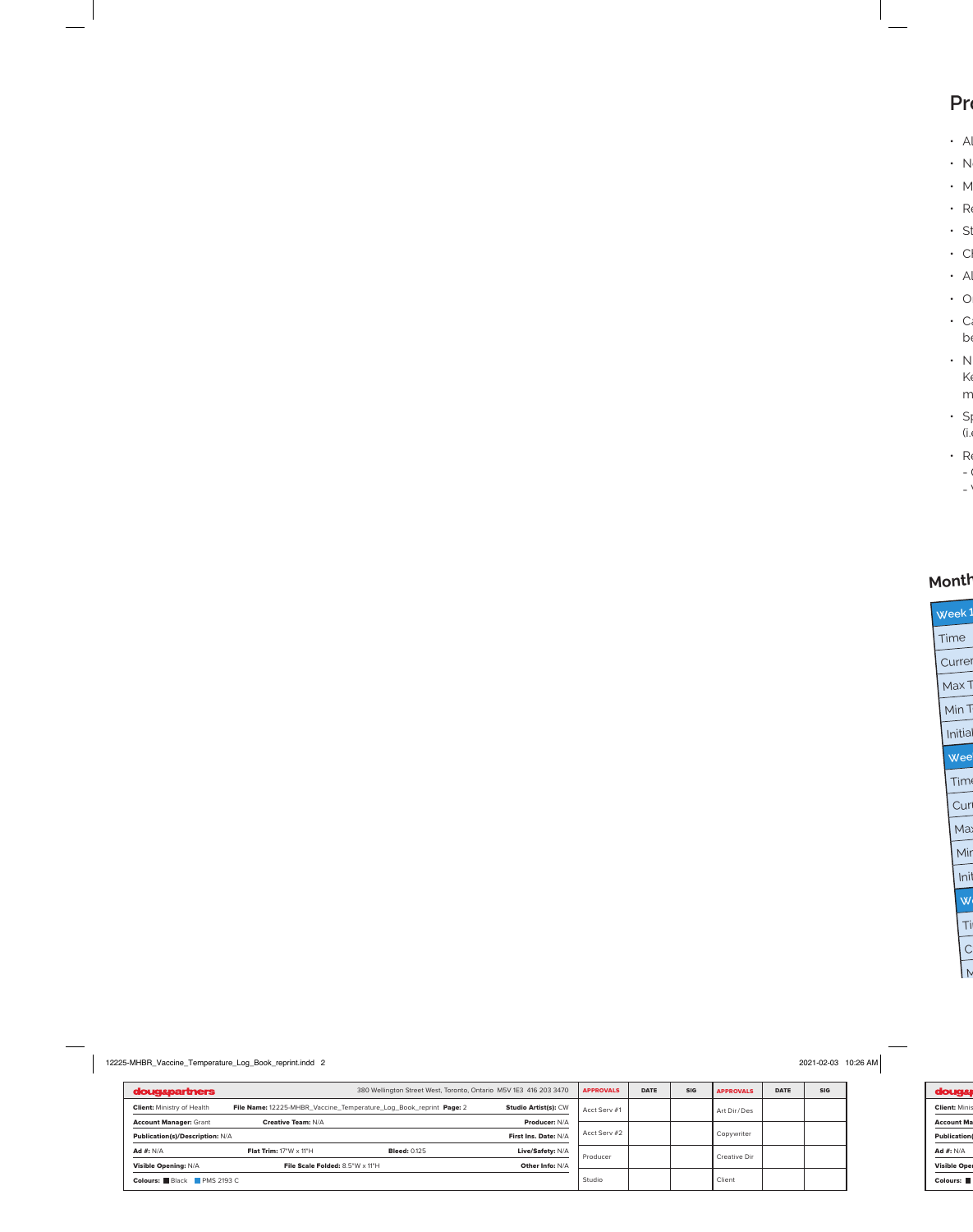### **Protecting Ontario Vaccine Supply**

- Always keep vaccines refrigerated between +2°C to +8°C.
- Never leave vaccines out of the refrigerator.
- Monitor refrigerator temperatures and record twice daily in the *Temperature Log Book.*
- Reset the maximum-minimum thermometer after temperature recordings (if applicable).
- Store vaccines on the middle shelves of the refrigerator, never on the door or in the drawers.
- Check vaccine expiry dates regularly.
- Always use vaccines with the earlier expiry date first.
- Order no more than a one-month supply of vaccine at a time.
- Call your public health unit immediately to report vaccines that have been exposed to temperatures below +2°C and/or above +8°C.
- NEVER administer or discard exposed vaccine until your public health unit has assessed the situation. Keep exposed vaccines in the refrigerator by placing these vaccines in a labelled container (or bag), marked with the date and time and "DO NOT USE."
- Spoiled or expired vaccine should always be returned to your source of supply (i.e., public health unit or Ontario Government Pharmaceutical and Medical Supply Service (OGPMSS)).
- Reorder *Temperature Log Books*:
	- Outside Toronto, through your public health unit.
	- Within Toronto, through OGPMSS at (416) 327-0837

|                             |     |                |            |            |                  |             |            |              |           |        | ABC Family Practice |     |     |     |            |    |
|-----------------------------|-----|----------------|------------|------------|------------------|-------------|------------|--------------|-----------|--------|---------------------|-----|-----|-----|------------|----|
| Month: January 2019         |     |                |            |            | Office/Facility: |             |            |              |           | Fri    | 1                   | Sat | 8   | Sun | 9          |    |
|                             | Mon | $\overline{3}$ | <b>Tue</b> | 4          | Wed              | $\varsigma$ |            | Thurs        | 6         | AM     | PM                  | AM  | PM  | AM  | PM         |    |
| Week <sub>1</sub>           | AM  | PM             | AM         |            | PM               | AM          | PM         | AM           | PM<br>5.3 | 5.3    | 5.2                 | 7.0 | 6.5 | 6.0 | 6.1        |    |
| Time                        | 5.8 | 7.0            | 3.4        | 5.6        | 5.1              | 6.8         |            | 3.2          | 6.9       | 63     | 6.4                 | 5.6 | 5.2 | 4.5 | 5.5<br>7.8 |    |
| <b>Current Temp</b>         | 6.8 | 6.5            | 6.0        | 6.8        | 6.7              |             | 7.1<br>4.0 | 10.4<br>25   | 3.0       | $-0.2$ | 3.6                 | 7.0 | 7.5 | 6.5 | AB         |    |
| Max Temp<br>Min Temp        | 3.4 | 3.5            | 2.9        |            | 3.3              | 3.4         | AA         | A            | AA        | AA     | AA                  | AB  | AB  | AB  |            |    |
| Initials                    | AB  | AB             | AA         |            | AA               | AA<br>Wed   |            | <b>Thurs</b> |           | Fri    |                     | Sat |     | Sun | AM         | PM |
| Week <sub>2</sub>           | Mon |                |            | <b>Tue</b> |                  | AM          | <b>PM</b>  | AM           |           | PM     | AM                  | PM  | AM  | PM  |            |    |
| Time                        | AM  |                | PM         | AM         | PM               |             |            |              |           |        |                     |     |     |     |            |    |
| <b>Current Temp</b>         |     |                |            |            |                  |             |            |              |           |        |                     |     |     |     |            |    |
| Max Temp                    |     |                |            | - 1        |                  |             |            |              |           | V.     |                     |     |     |     |            |    |
| Min Temp                    |     |                |            |            |                  |             |            |              |           |        | Fri                 |     | Sat |     | Sun        |    |
| Initials                    | Mon |                |            | Tue        |                  | Wed         |            | <b>Thurs</b> |           |        | AM                  | PM  | AM  | PM  | AM         | PM |
| Week 3                      |     | AM             | PM         | AM         | PM               | AM          | PM         |              | AM        | PM     |                     |     |     |     |            |    |
| Time<br><b>Current Temp</b> |     |                |            |            |                  |             |            |              |           |        |                     |     |     |     |            |    |
| Max Temp                    |     |                |            |            |                  |             |            |              |           |        |                     |     |     |     |            |    |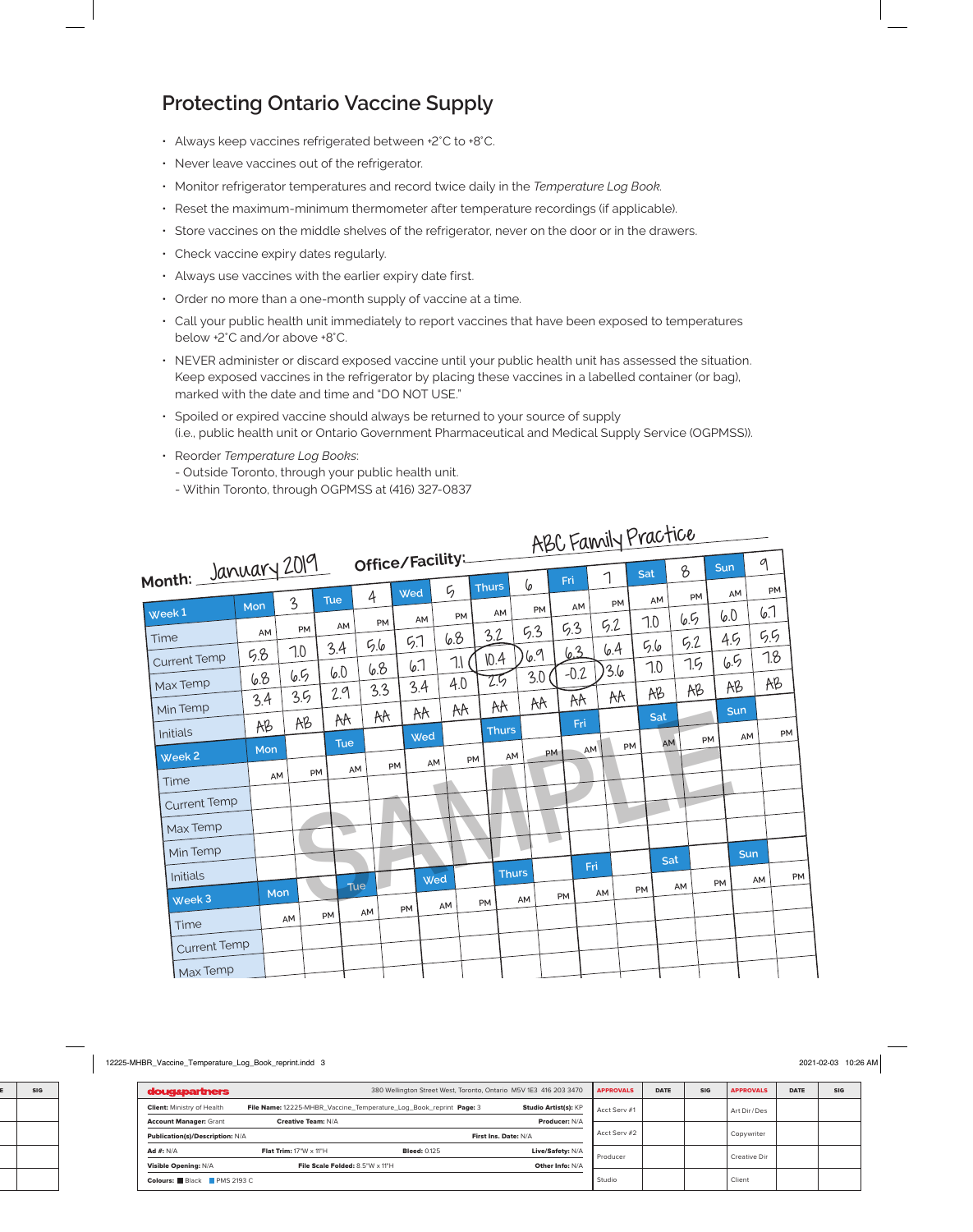| Week 1              | Mon |    | <b>Tue</b> |    | Wed |    | Thur |    | Fri |    | Sat |    | Sun |    |
|---------------------|-----|----|------------|----|-----|----|------|----|-----|----|-----|----|-----|----|
| Time                | AM  | PM | AM         | PM | AM  | PM | AM   | PM | AM  | PM | AM  | PM | AM  | PM |
| <b>Current Temp</b> |     |    |            |    |     |    |      |    |     |    |     |    |     |    |
| Max Temp            |     |    |            |    |     |    |      |    |     |    |     |    |     |    |
| Min Temp            |     |    |            |    |     |    |      |    |     |    |     |    |     |    |
| Initials            |     |    |            |    |     |    |      |    |     |    |     |    |     |    |
| Week <sub>2</sub>   | Mon |    | <b>Tue</b> |    | Wed |    | Thur |    | Fri |    | Sat |    | Sun |    |
| Time                | AM  | PM | AM         | PM | AM  | PM | AM   | PM | AM  | PM | AM  | PM | AM  | PM |
| <b>Current Temp</b> |     |    |            |    |     |    |      |    |     |    |     |    |     |    |
| Max Temp            |     |    |            |    |     |    |      |    |     |    |     |    |     |    |
| Min Temp            |     |    |            |    |     |    |      |    |     |    |     |    |     |    |
| Initials            |     |    |            |    |     |    |      |    |     |    |     |    |     |    |
| Week 3              | Mon |    | Tue        |    | Wed |    | Thur |    | Fri |    | Sat |    | Sun |    |
| Time                | AM  | PM | AM         | PM | AM  | PM | AM   | PM | AM  | PM | AM  | PM | AM  | PM |
| <b>Current Temp</b> |     |    |            |    |     |    |      |    |     |    |     |    |     |    |
| Max Temp            |     |    |            |    |     |    |      |    |     |    |     |    |     |    |
| Min Temp            |     |    |            |    |     |    |      |    |     |    |     |    |     |    |
| Initials            |     |    |            |    |     |    |      |    |     |    |     |    |     |    |
| Week 4              | Mon |    | <b>Tue</b> |    | Wed |    | Thur |    | Fri |    | Sat |    | Sun |    |
| Time                | AM  | PM | AM         | PM | AM  | PM | AM   | PM | AM  | PM | AM  | PM | AM  | PM |
| <b>Current Temp</b> |     |    |            |    |     |    |      |    |     |    |     |    |     |    |
| Max Temp            |     |    |            |    |     |    |      |    |     |    |     |    |     |    |
| Min Temp            |     |    |            |    |     |    |      |    |     |    |     |    |     |    |
| Initials            |     |    |            |    |     |    |      |    |     |    |     |    |     |    |
| Week 5              | Mon |    | Tue        |    | Wed |    | Thur |    | Fri |    | Sat |    | Sun |    |
| Time                | AM  | PM | AM         | PM | AM  | PM | AM   | PM | AM  | PM | AM  | PM | AM  | PM |
| <b>Current Temp</b> |     |    |            |    |     |    |      |    |     |    |     |    |     |    |
| Max Temp            |     |    |            |    |     |    |      |    |     |    |     |    |     |    |
| Min Temp            |     |    |            |    |     |    |      |    |     |    |     |    |     |    |
| Initials            |     |    |            |    |     |    |      |    |     |    |     |    |     |    |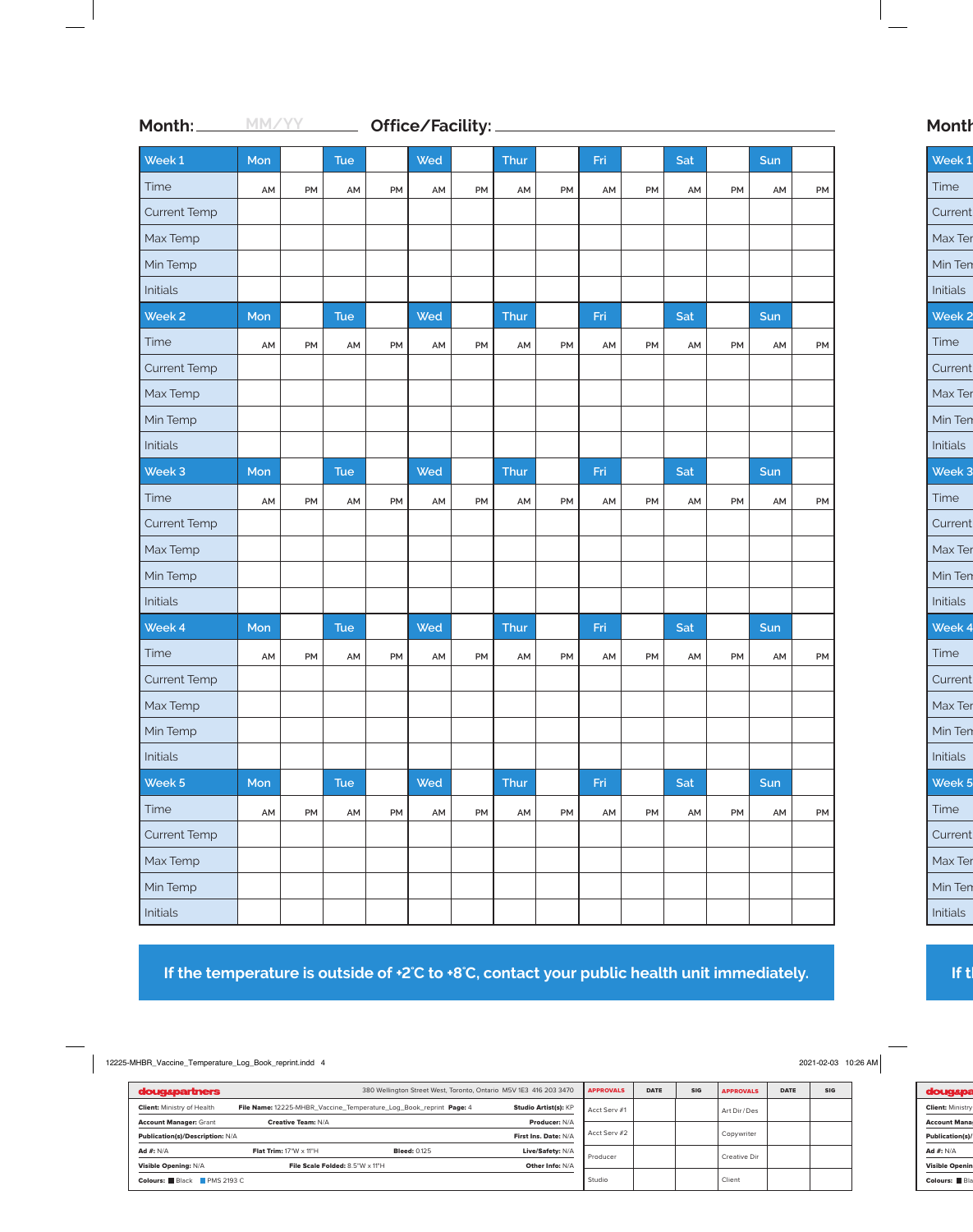| Week 1              | Mon |           | <b>Tue</b> |    | Wed |           | Thur |           | Fri |    | Sat |    | Sun |    |
|---------------------|-----|-----------|------------|----|-----|-----------|------|-----------|-----|----|-----|----|-----|----|
| Time                | AM  | PM        | AM         | PM | AM  | <b>PM</b> | AM   | PM        | AM  | PM | AM  | PM | AM  | PM |
| <b>Current Temp</b> |     |           |            |    |     |           |      |           |     |    |     |    |     |    |
| Max Temp            |     |           |            |    |     |           |      |           |     |    |     |    |     |    |
| Min Temp            |     |           |            |    |     |           |      |           |     |    |     |    |     |    |
| Initials            |     |           |            |    |     |           |      |           |     |    |     |    |     |    |
| Week <sub>2</sub>   | Mon |           | <b>Tue</b> |    | Wed |           | Thur |           | Fri |    | Sat |    | Sun |    |
| Time                | AM  | PM        | AM         | PM | AM  | PM        | AM   | PM        | AM  | PM | AM  | PM | AM  | PM |
| <b>Current Temp</b> |     |           |            |    |     |           |      |           |     |    |     |    |     |    |
| Max Temp            |     |           |            |    |     |           |      |           |     |    |     |    |     |    |
| Min Temp            |     |           |            |    |     |           |      |           |     |    |     |    |     |    |
| Initials            |     |           |            |    |     |           |      |           |     |    |     |    |     |    |
| Week 3              | Mon |           | <b>Tue</b> |    | Wed |           | Thur |           | Fri |    | Sat |    | Sun |    |
| Time                | AM  | <b>PM</b> | AM         | PM | AM  | PM        | AM   | PM        | AM  | PM | AM  | PM | AM  | PM |
| <b>Current Temp</b> |     |           |            |    |     |           |      |           |     |    |     |    |     |    |
| Max Temp            |     |           |            |    |     |           |      |           |     |    |     |    |     |    |
| Min Temp            |     |           |            |    |     |           |      |           |     |    |     |    |     |    |
| Initials            |     |           |            |    |     |           |      |           |     |    |     |    |     |    |
| Week 4              | Mon |           | <b>Tue</b> |    | Wed |           | Thur |           | Fri |    | Sat |    | Sun |    |
| Time                | AM  | PM        | AM         | PM | AM  | PM        | AM   | <b>PM</b> | AM  | PM | AM  | PM | AM  | PM |
| <b>Current Temp</b> |     |           |            |    |     |           |      |           |     |    |     |    |     |    |
| Max Temp            |     |           |            |    |     |           |      |           |     |    |     |    |     |    |
| Min Temp            |     |           |            |    |     |           |      |           |     |    |     |    |     |    |
| Initials            |     |           |            |    |     |           |      |           |     |    |     |    |     |    |
| Week 5              | Mon |           | Tue        |    | Wed |           | Thur |           | Fri |    | Sat |    | Sun |    |
| Time                | AM  | PM        | AM         | PM | AM  | PM        | AM   | PM        | AM  | PM | AM  | PM | AM  | PM |
| <b>Current Temp</b> |     |           |            |    |     |           |      |           |     |    |     |    |     |    |
| Max Temp            |     |           |            |    |     |           |      |           |     |    |     |    |     |    |
| Min Temp            |     |           |            |    |     |           |      |           |     |    |     |    |     |    |
| Initials            |     |           |            |    |     |           |      |           |     |    |     |    |     |    |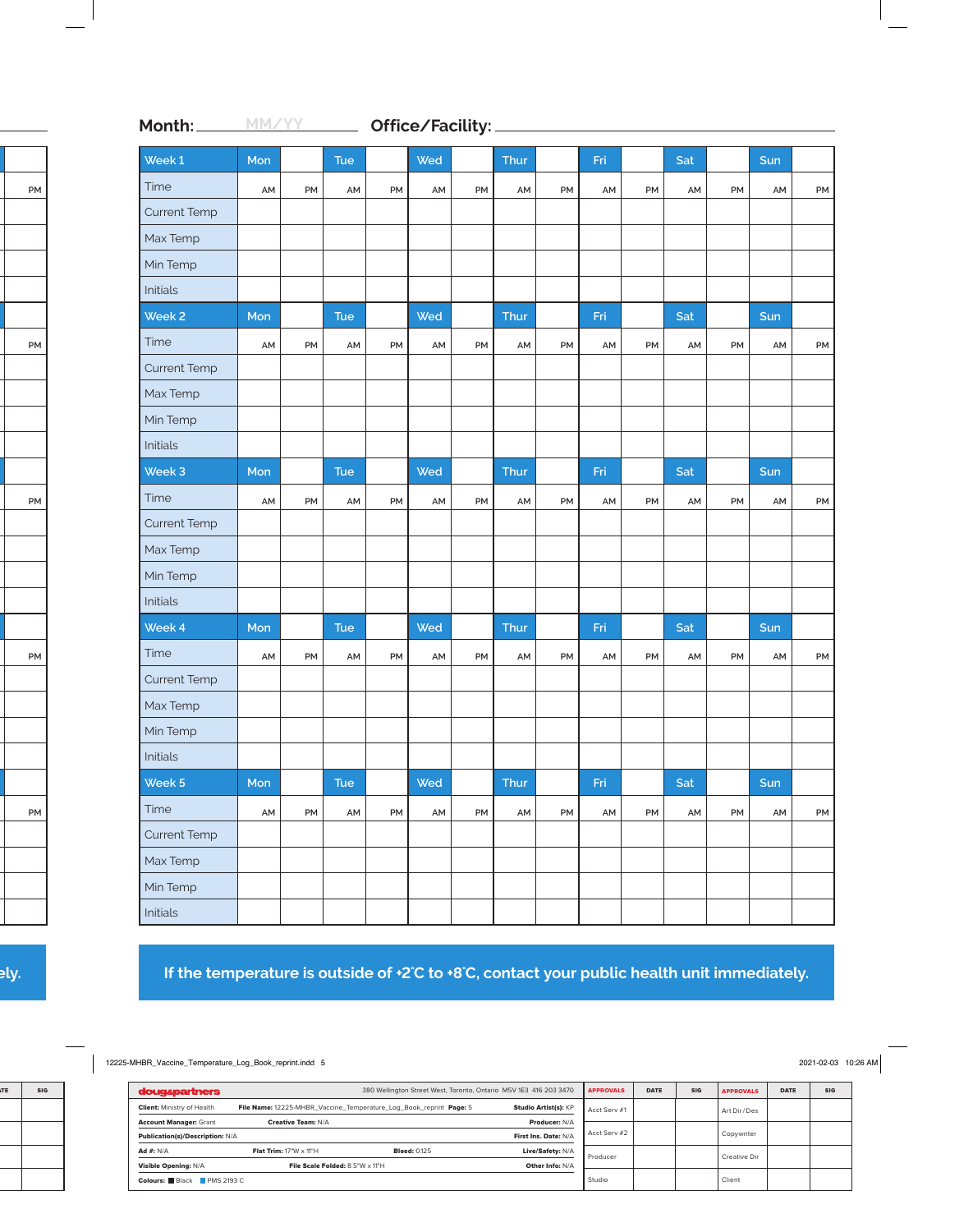| Week 1              | Mon |    | <b>Tue</b> |    | Wed |           | Thur |    | Fri |    | Sat |    | Sun |    |
|---------------------|-----|----|------------|----|-----|-----------|------|----|-----|----|-----|----|-----|----|
| Time                | AM  | PM | AM         | PM | AM  | PM        | AM   | PM | AM  | PM | AM  | PM | AM  | PM |
| <b>Current Temp</b> |     |    |            |    |     |           |      |    |     |    |     |    |     |    |
| Max Temp            |     |    |            |    |     |           |      |    |     |    |     |    |     |    |
| Min Temp            |     |    |            |    |     |           |      |    |     |    |     |    |     |    |
| Initials            |     |    |            |    |     |           |      |    |     |    |     |    |     |    |
| Week <sub>2</sub>   | Mon |    | <b>Tue</b> |    | Wed |           | Thur |    | Fri |    | Sat |    | Sun |    |
| Time                | AM  | PM | AM         | PM | AM  | PM        | AM   | PM | AM  | PM | AM  | PM | AM  | PM |
| <b>Current Temp</b> |     |    |            |    |     |           |      |    |     |    |     |    |     |    |
| Max Temp            |     |    |            |    |     |           |      |    |     |    |     |    |     |    |
| Min Temp            |     |    |            |    |     |           |      |    |     |    |     |    |     |    |
| Initials            |     |    |            |    |     |           |      |    |     |    |     |    |     |    |
| Week 3              | Mon |    | Tue        |    | Wed |           | Thur |    | Fri |    | Sat |    | Sun |    |
| Time                | AM  | PM | AM         | PM | AM  | PM        | AM   | PM | AM  | PM | AM  | PM | AM  | PM |
| <b>Current Temp</b> |     |    |            |    |     |           |      |    |     |    |     |    |     |    |
| Max Temp            |     |    |            |    |     |           |      |    |     |    |     |    |     |    |
| Min Temp            |     |    |            |    |     |           |      |    |     |    |     |    |     |    |
| Initials            |     |    |            |    |     |           |      |    |     |    |     |    |     |    |
| Week 4              | Mon |    | <b>Tue</b> |    | Wed |           | Thur |    | Fri |    | Sat |    | Sun |    |
| Time                | AM  | PM | AM         | PM | AM  | <b>PM</b> | AM   | PM | AM  | PM | AM  | PM | AM  | PM |
| <b>Current Temp</b> |     |    |            |    |     |           |      |    |     |    |     |    |     |    |
| Max Temp            |     |    |            |    |     |           |      |    |     |    |     |    |     |    |
| Min Temp            |     |    |            |    |     |           |      |    |     |    |     |    |     |    |
| Initials            |     |    |            |    |     |           |      |    |     |    |     |    |     |    |
| Week 5              | Mon |    | Tue        |    | Wed |           | Thur |    | Fri |    | Sat |    | Sun |    |
| Time                | AM  | PM | AM         | PM | AM  | PM        | AM   | PM | AM  | PM | AM  | PM | AM  | PM |
| <b>Current Temp</b> |     |    |            |    |     |           |      |    |     |    |     |    |     |    |
| Max Temp            |     |    |            |    |     |           |      |    |     |    |     |    |     |    |
| Min Temp            |     |    |            |    |     |           |      |    |     |    |     |    |     |    |
| Initials            |     |    |            |    |     |           |      |    |     |    |     |    |     |    |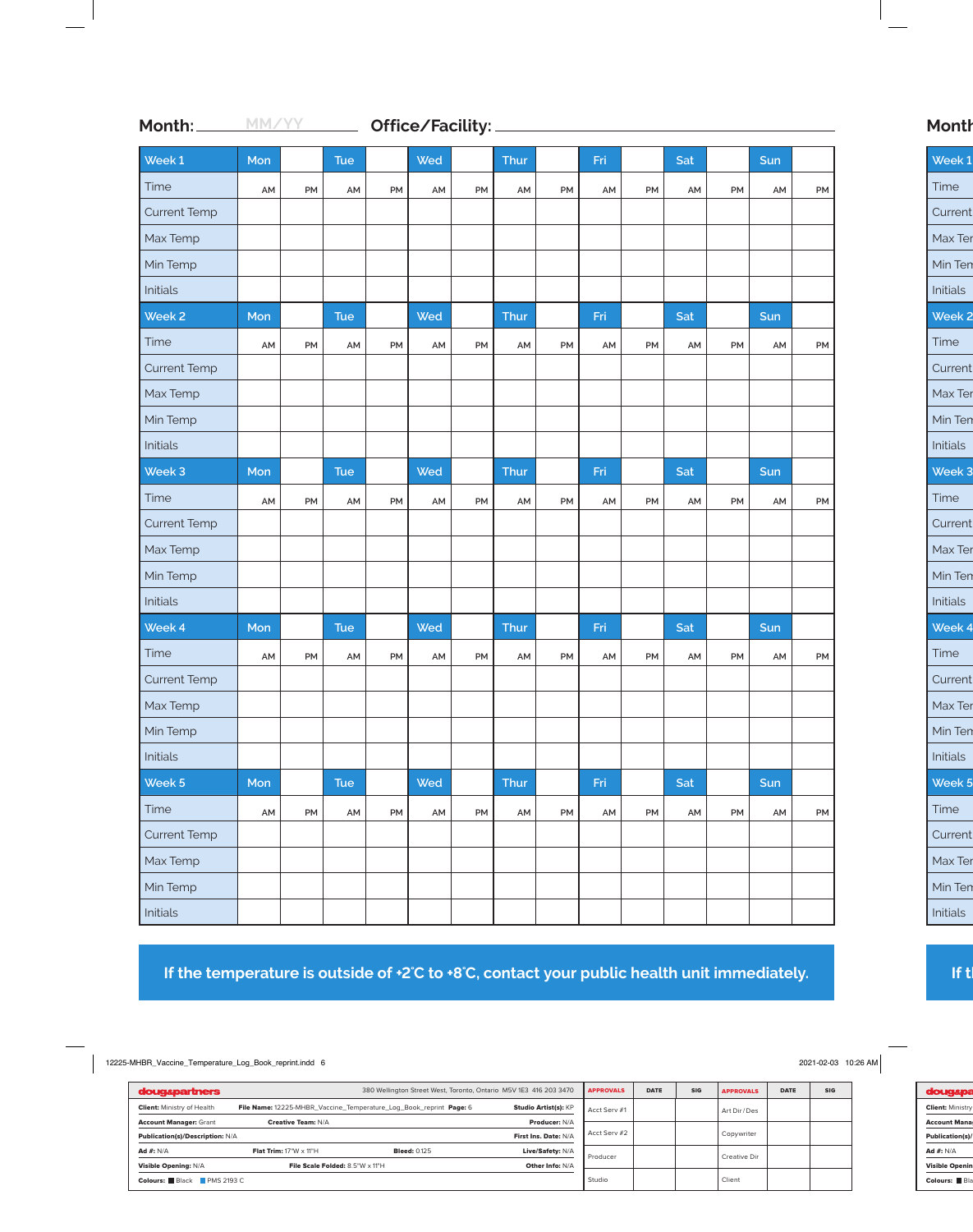| Week 1              | Mon |    | <b>Tue</b> |    | Wed |    | Thur |    | Fri |    | Sat |    | Sun |    |
|---------------------|-----|----|------------|----|-----|----|------|----|-----|----|-----|----|-----|----|
| Time                | AM  | PM | AM         | PM | AM  | PM | AM   | PM | AM  | PM | AM  | PM | AM  | PM |
| <b>Current Temp</b> |     |    |            |    |     |    |      |    |     |    |     |    |     |    |
| Max Temp            |     |    |            |    |     |    |      |    |     |    |     |    |     |    |
| Min Temp            |     |    |            |    |     |    |      |    |     |    |     |    |     |    |
| Initials            |     |    |            |    |     |    |      |    |     |    |     |    |     |    |
| Week <sub>2</sub>   | Mon |    | <b>Tue</b> |    | Wed |    | Thur |    | Fri |    | Sat |    | Sun |    |
| Time                | AM  | PM | AM         | PM | AM  | PM | AM   | PM | AM  | PM | AM  | PM | AM  | PM |
| <b>Current Temp</b> |     |    |            |    |     |    |      |    |     |    |     |    |     |    |
| Max Temp            |     |    |            |    |     |    |      |    |     |    |     |    |     |    |
| Min Temp            |     |    |            |    |     |    |      |    |     |    |     |    |     |    |
| Initials            |     |    |            |    |     |    |      |    |     |    |     |    |     |    |
| Week 3              | Mon |    | Tue        |    | Wed |    | Thur |    | Fri |    | Sat |    | Sun |    |
| Time                | AM  | PM | AM         | PM | AM  | PM | AM   | PM | AM  | PM | AM  | PM | AM  | PM |
| <b>Current Temp</b> |     |    |            |    |     |    |      |    |     |    |     |    |     |    |
| Max Temp            |     |    |            |    |     |    |      |    |     |    |     |    |     |    |
| Min Temp            |     |    |            |    |     |    |      |    |     |    |     |    |     |    |
| Initials            |     |    |            |    |     |    |      |    |     |    |     |    |     |    |
| Week 4              | Mon |    | <b>Tue</b> |    | Wed |    | Thur |    | Fri |    | Sat |    | Sun |    |
| Time                | AM  | PM | AM         | PM | AM  | PM | AM   | PM | AM  | PM | AM  | PM | AM  | PM |
| <b>Current Temp</b> |     |    |            |    |     |    |      |    |     |    |     |    |     |    |
| Max Temp            |     |    |            |    |     |    |      |    |     |    |     |    |     |    |
| Min Temp            |     |    |            |    |     |    |      |    |     |    |     |    |     |    |
| Initials            |     |    |            |    |     |    |      |    |     |    |     |    |     |    |
| Week 5              | Mon |    | Tue        |    | Wed |    | Thur |    | Fri |    | Sat |    | Sun |    |
| Time                | AM  | PM | AM         | PM | AM  | PM | AM   | PM | AM  | PM | AM  | PM | AM  | PM |
| <b>Current Temp</b> |     |    |            |    |     |    |      |    |     |    |     |    |     |    |
| Max Temp            |     |    |            |    |     |    |      |    |     |    |     |    |     |    |
| Min Temp            |     |    |            |    |     |    |      |    |     |    |     |    |     |    |
| Initials            |     |    |            |    |     |    |      |    |     |    |     |    |     |    |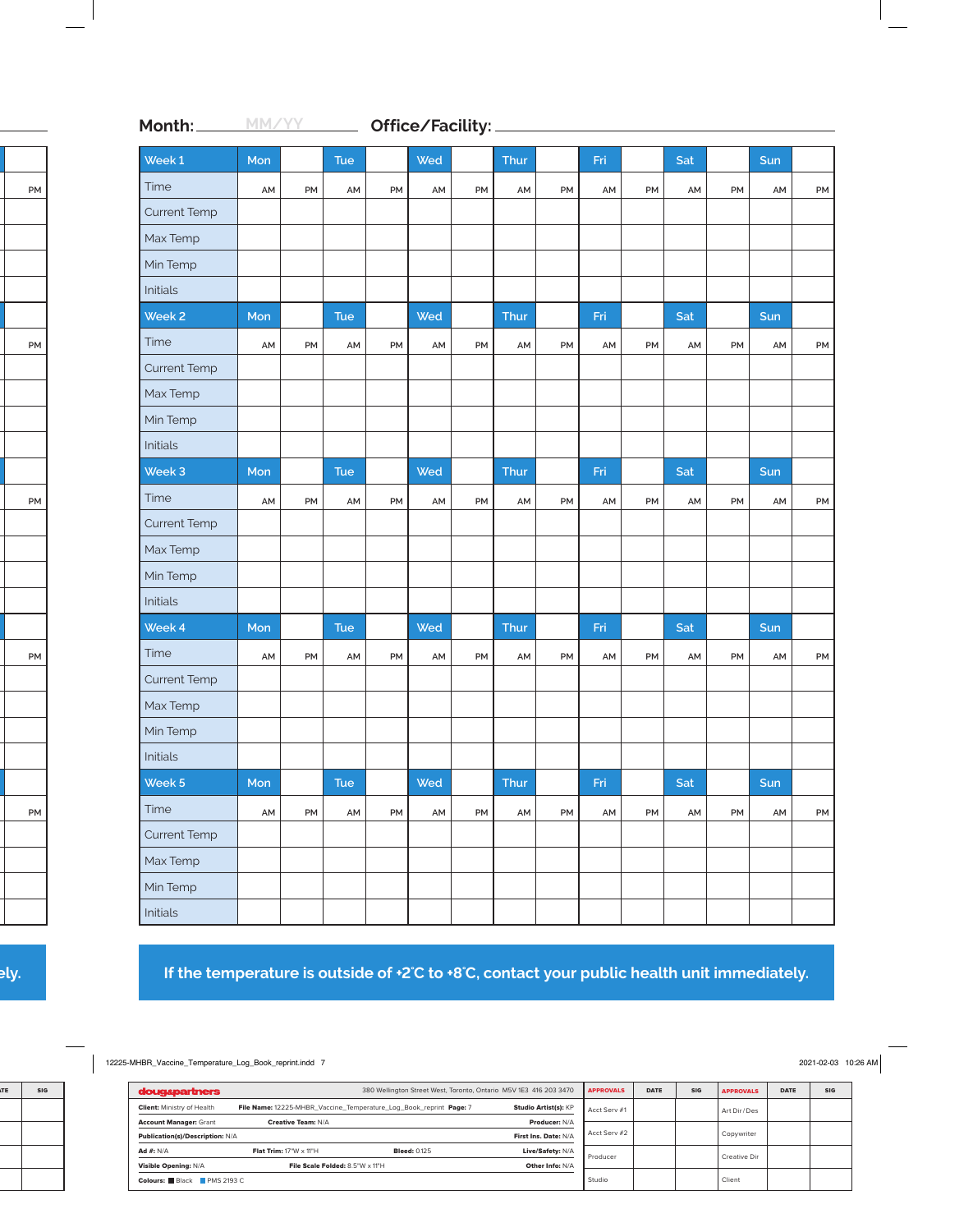| Week 1              | Mon |    | <b>Tue</b> |    | Wed |           | Thur |    | Fri |    | Sat |    | Sun |    |
|---------------------|-----|----|------------|----|-----|-----------|------|----|-----|----|-----|----|-----|----|
| Time                | AM  | PM | AM         | PM | AM  | PM        | AM   | PM | AM  | PM | AM  | PM | AM  | PM |
| <b>Current Temp</b> |     |    |            |    |     |           |      |    |     |    |     |    |     |    |
| Max Temp            |     |    |            |    |     |           |      |    |     |    |     |    |     |    |
| Min Temp            |     |    |            |    |     |           |      |    |     |    |     |    |     |    |
| Initials            |     |    |            |    |     |           |      |    |     |    |     |    |     |    |
| Week <sub>2</sub>   | Mon |    | <b>Tue</b> |    | Wed |           | Thur |    | Fri |    | Sat |    | Sun |    |
| Time                | AM  | PM | AM         | PM | AM  | PM        | AM   | PM | AM  | PM | AM  | PM | AM  | PM |
| <b>Current Temp</b> |     |    |            |    |     |           |      |    |     |    |     |    |     |    |
| Max Temp            |     |    |            |    |     |           |      |    |     |    |     |    |     |    |
| Min Temp            |     |    |            |    |     |           |      |    |     |    |     |    |     |    |
| Initials            |     |    |            |    |     |           |      |    |     |    |     |    |     |    |
| Week 3              | Mon |    | Tue        |    | Wed |           | Thur |    | Fri |    | Sat |    | Sun |    |
| Time                | AM  | PM | AM         | PM | AM  | PM        | AM   | PM | AM  | PM | AM  | PM | AM  | PM |
| <b>Current Temp</b> |     |    |            |    |     |           |      |    |     |    |     |    |     |    |
| Max Temp            |     |    |            |    |     |           |      |    |     |    |     |    |     |    |
| Min Temp            |     |    |            |    |     |           |      |    |     |    |     |    |     |    |
| Initials            |     |    |            |    |     |           |      |    |     |    |     |    |     |    |
| Week 4              | Mon |    | <b>Tue</b> |    | Wed |           | Thur |    | Fri |    | Sat |    | Sun |    |
| Time                | AM  | PM | AM         | PM | AM  | <b>PM</b> | AM   | PM | AM  | PM | AM  | PM | AM  | PM |
| <b>Current Temp</b> |     |    |            |    |     |           |      |    |     |    |     |    |     |    |
| Max Temp            |     |    |            |    |     |           |      |    |     |    |     |    |     |    |
| Min Temp            |     |    |            |    |     |           |      |    |     |    |     |    |     |    |
| Initials            |     |    |            |    |     |           |      |    |     |    |     |    |     |    |
| Week 5              | Mon |    | Tue        |    | Wed |           | Thur |    | Fri |    | Sat |    | Sun |    |
| Time                | AM  | PM | AM         | PM | AM  | PM        | AM   | PM | AM  | PM | AM  | PM | AM  | PM |
| <b>Current Temp</b> |     |    |            |    |     |           |      |    |     |    |     |    |     |    |
| Max Temp            |     |    |            |    |     |           |      |    |     |    |     |    |     |    |
| Min Temp            |     |    |            |    |     |           |      |    |     |    |     |    |     |    |
| Initials            |     |    |            |    |     |           |      |    |     |    |     |    |     |    |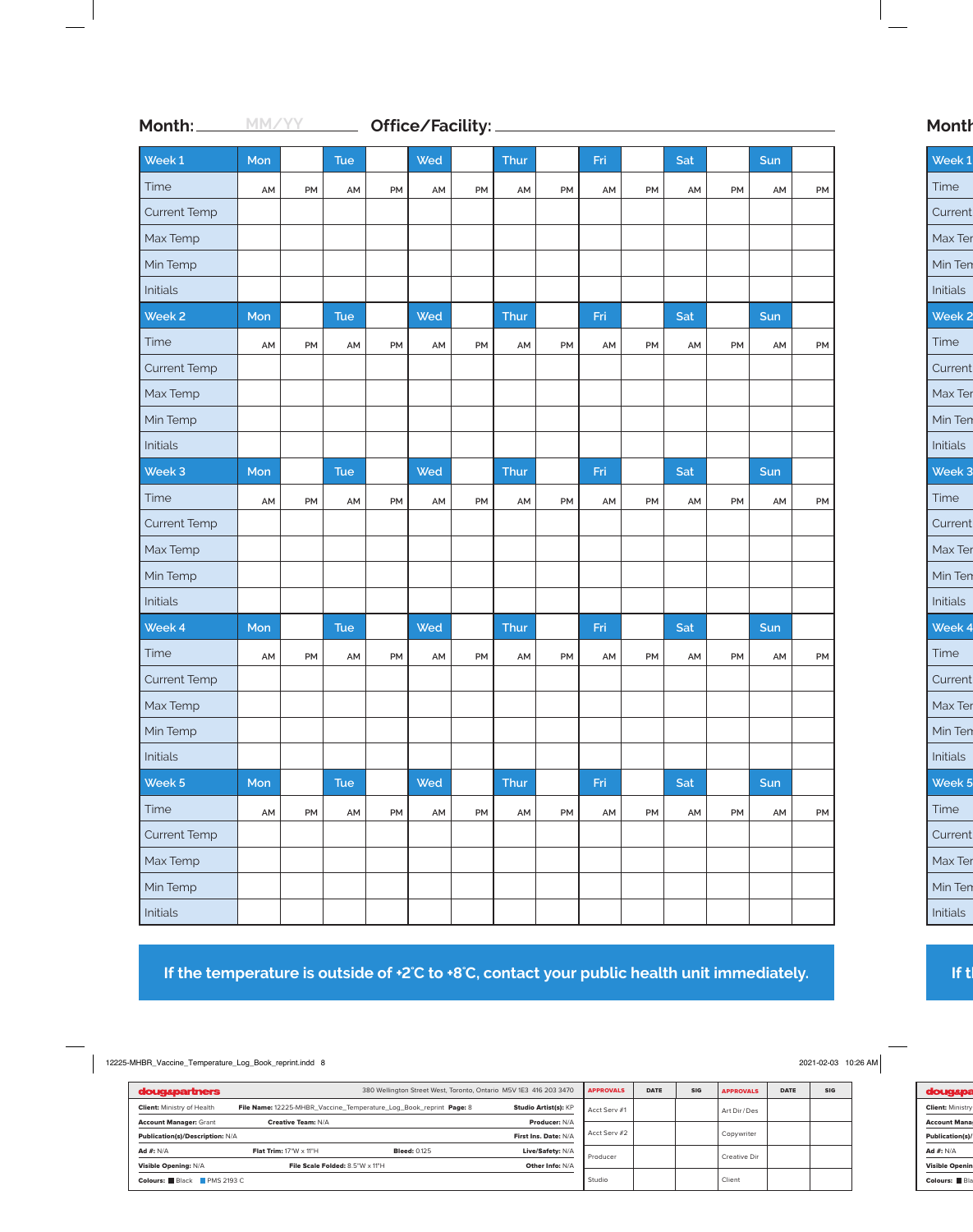| Week 1              | Mon |    | <b>Tue</b> |    | Wed |    | Thur |    | Fri |    | Sat |    | Sun |    |
|---------------------|-----|----|------------|----|-----|----|------|----|-----|----|-----|----|-----|----|
| Time                | AM  | PM | AM         | PM | AM  | PM | AM   | PM | AM  | PM | AM  | PM | AM  | PM |
| <b>Current Temp</b> |     |    |            |    |     |    |      |    |     |    |     |    |     |    |
| Max Temp            |     |    |            |    |     |    |      |    |     |    |     |    |     |    |
| Min Temp            |     |    |            |    |     |    |      |    |     |    |     |    |     |    |
| Initials            |     |    |            |    |     |    |      |    |     |    |     |    |     |    |
| Week <sub>2</sub>   | Mon |    | <b>Tue</b> |    | Wed |    | Thur |    | Fri |    | Sat |    | Sun |    |
| Time                | AM  | PM | AM         | PM | AM  | PM | AM   | PM | AM  | PM | AM  | PM | AM  | PM |
| <b>Current Temp</b> |     |    |            |    |     |    |      |    |     |    |     |    |     |    |
| Max Temp            |     |    |            |    |     |    |      |    |     |    |     |    |     |    |
| Min Temp            |     |    |            |    |     |    |      |    |     |    |     |    |     |    |
| Initials            |     |    |            |    |     |    |      |    |     |    |     |    |     |    |
| Week 3              | Mon |    | Tue        |    | Wed |    | Thur |    | Fri |    | Sat |    | Sun |    |
| Time                | AM  | PM | AM         | PM | AM  | PM | AM   | PM | AM  | PM | AM  | PM | AM  | PM |
| <b>Current Temp</b> |     |    |            |    |     |    |      |    |     |    |     |    |     |    |
| Max Temp            |     |    |            |    |     |    |      |    |     |    |     |    |     |    |
| Min Temp            |     |    |            |    |     |    |      |    |     |    |     |    |     |    |
| Initials            |     |    |            |    |     |    |      |    |     |    |     |    |     |    |
| Week 4              | Mon |    | <b>Tue</b> |    | Wed |    | Thur |    | Fri |    | Sat |    | Sun |    |
| Time                | AM  | PM | AM         | PM | AM  | PM | AM   | PM | AM  | PM | AM  | PM | AM  | PM |
| <b>Current Temp</b> |     |    |            |    |     |    |      |    |     |    |     |    |     |    |
| Max Temp            |     |    |            |    |     |    |      |    |     |    |     |    |     |    |
| Min Temp            |     |    |            |    |     |    |      |    |     |    |     |    |     |    |
| Initials            |     |    |            |    |     |    |      |    |     |    |     |    |     |    |
| Week 5              | Mon |    | Tue        |    | Wed |    | Thur |    | Fri |    | Sat |    | Sun |    |
| Time                | AM  | PM | AM         | PM | AM  | PM | AM   | PM | AM  | PM | AM  | PM | AM  | PM |
| <b>Current Temp</b> |     |    |            |    |     |    |      |    |     |    |     |    |     |    |
| Max Temp            |     |    |            |    |     |    |      |    |     |    |     |    |     |    |
| Min Temp            |     |    |            |    |     |    |      |    |     |    |     |    |     |    |
| Initials            |     |    |            |    |     |    |      |    |     |    |     |    |     |    |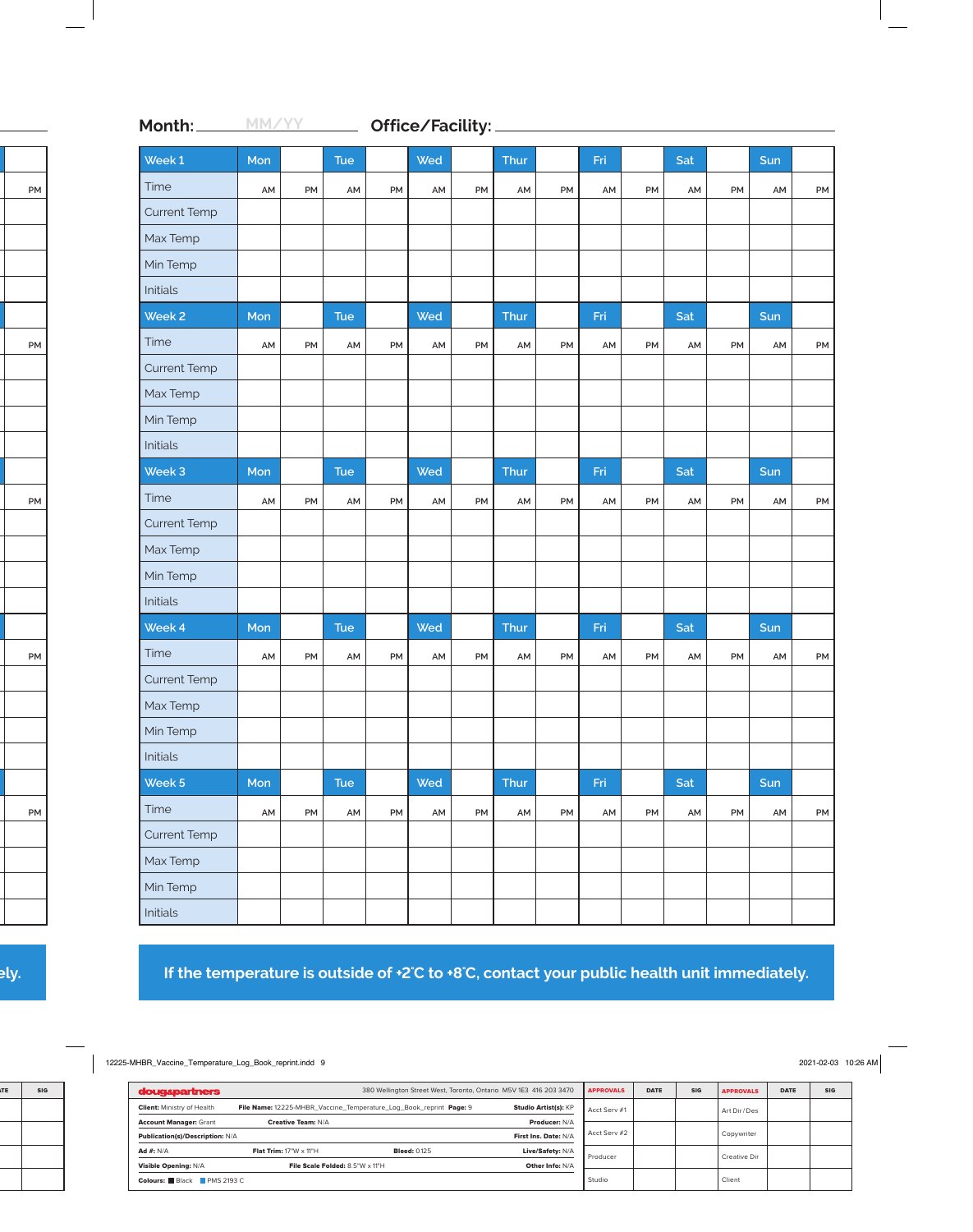| Week 1              | Mon |    | <b>Tue</b> |    | Wed |           | Thur |    | Fri |    | Sat |    | Sun |    |
|---------------------|-----|----|------------|----|-----|-----------|------|----|-----|----|-----|----|-----|----|
| Time                | AM  | PM | AM         | PM | AM  | PM        | AM   | PM | AM  | PM | AM  | PM | AM  | PM |
| <b>Current Temp</b> |     |    |            |    |     |           |      |    |     |    |     |    |     |    |
| Max Temp            |     |    |            |    |     |           |      |    |     |    |     |    |     |    |
| Min Temp            |     |    |            |    |     |           |      |    |     |    |     |    |     |    |
| Initials            |     |    |            |    |     |           |      |    |     |    |     |    |     |    |
| Week <sub>2</sub>   | Mon |    | <b>Tue</b> |    | Wed |           | Thur |    | Fri |    | Sat |    | Sun |    |
| Time                | AM  | PM | AM         | PM | AM  | PM        | AM   | PM | AM  | PM | AM  | PM | AM  | PM |
| <b>Current Temp</b> |     |    |            |    |     |           |      |    |     |    |     |    |     |    |
| Max Temp            |     |    |            |    |     |           |      |    |     |    |     |    |     |    |
| Min Temp            |     |    |            |    |     |           |      |    |     |    |     |    |     |    |
| Initials            |     |    |            |    |     |           |      |    |     |    |     |    |     |    |
| Week 3              | Mon |    | Tue        |    | Wed |           | Thur |    | Fri |    | Sat |    | Sun |    |
| Time                | AM  | PM | AM         | PM | AM  | PM        | AM   | PM | AM  | PM | AM  | PM | AM  | PM |
| <b>Current Temp</b> |     |    |            |    |     |           |      |    |     |    |     |    |     |    |
| Max Temp            |     |    |            |    |     |           |      |    |     |    |     |    |     |    |
| Min Temp            |     |    |            |    |     |           |      |    |     |    |     |    |     |    |
| Initials            |     |    |            |    |     |           |      |    |     |    |     |    |     |    |
| Week 4              | Mon |    | <b>Tue</b> |    | Wed |           | Thur |    | Fri |    | Sat |    | Sun |    |
| Time                | AM  | PM | AM         | PM | AM  | <b>PM</b> | AM   | PM | AM  | PM | AM  | PM | AM  | PM |
| <b>Current Temp</b> |     |    |            |    |     |           |      |    |     |    |     |    |     |    |
| Max Temp            |     |    |            |    |     |           |      |    |     |    |     |    |     |    |
| Min Temp            |     |    |            |    |     |           |      |    |     |    |     |    |     |    |
| Initials            |     |    |            |    |     |           |      |    |     |    |     |    |     |    |
| Week 5              | Mon |    | Tue        |    | Wed |           | Thur |    | Fri |    | Sat |    | Sun |    |
| Time                | AM  | PM | AM         | PM | AM  | PM        | AM   | PM | AM  | PM | AM  | PM | AM  | PM |
| <b>Current Temp</b> |     |    |            |    |     |           |      |    |     |    |     |    |     |    |
| Max Temp            |     |    |            |    |     |           |      |    |     |    |     |    |     |    |
| Min Temp            |     |    |            |    |     |           |      |    |     |    |     |    |     |    |
| Initials            |     |    |            |    |     |           |      |    |     |    |     |    |     |    |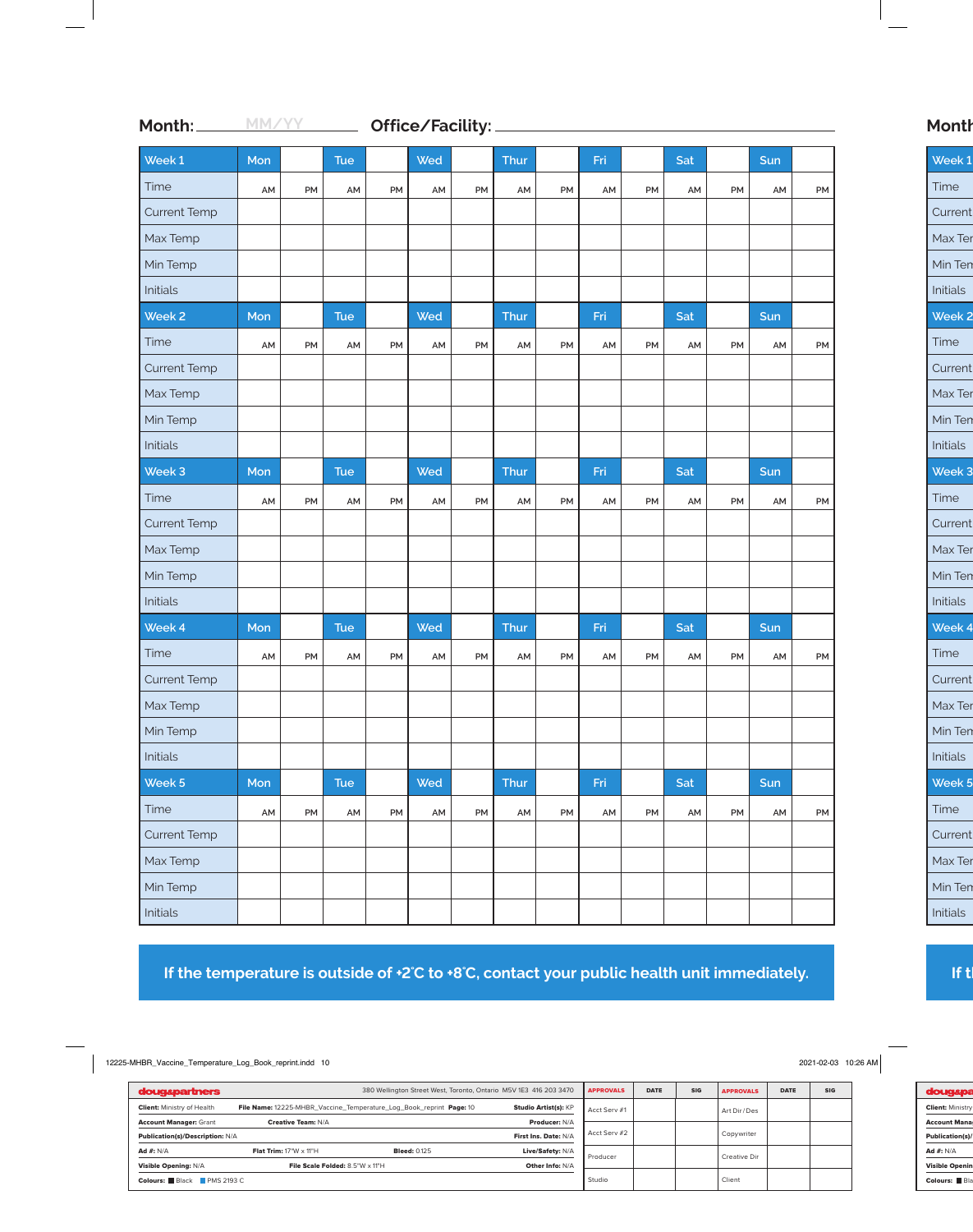| Week 1              | Mon |    | <b>Tue</b> |    | Wed |    | Thur |    | Fri |    | Sat |    | Sun |    |
|---------------------|-----|----|------------|----|-----|----|------|----|-----|----|-----|----|-----|----|
| Time                | AM  | PM | AM         | PM | AM  | PM | AM   | PM | AM  | PM | AM  | PM | AM  | PM |
| <b>Current Temp</b> |     |    |            |    |     |    |      |    |     |    |     |    |     |    |
| Max Temp            |     |    |            |    |     |    |      |    |     |    |     |    |     |    |
| Min Temp            |     |    |            |    |     |    |      |    |     |    |     |    |     |    |
| Initials            |     |    |            |    |     |    |      |    |     |    |     |    |     |    |
| Week <sub>2</sub>   | Mon |    | <b>Tue</b> |    | Wed |    | Thur |    | Fri |    | Sat |    | Sun |    |
| Time                | AM  | PM | AM         | PM | AM  | PM | AM   | PM | AM  | PM | AM  | PM | AM  | PM |
| <b>Current Temp</b> |     |    |            |    |     |    |      |    |     |    |     |    |     |    |
| Max Temp            |     |    |            |    |     |    |      |    |     |    |     |    |     |    |
| Min Temp            |     |    |            |    |     |    |      |    |     |    |     |    |     |    |
| Initials            |     |    |            |    |     |    |      |    |     |    |     |    |     |    |
| Week 3              | Mon |    | Tue        |    | Wed |    | Thur |    | Fri |    | Sat |    | Sun |    |
| Time                | AM  | PM | AM         | PM | AM  | PM | AM   | PM | AM  | PM | AM  | PM | AM  | PM |
| <b>Current Temp</b> |     |    |            |    |     |    |      |    |     |    |     |    |     |    |
| Max Temp            |     |    |            |    |     |    |      |    |     |    |     |    |     |    |
| Min Temp            |     |    |            |    |     |    |      |    |     |    |     |    |     |    |
| Initials            |     |    |            |    |     |    |      |    |     |    |     |    |     |    |
| Week 4              | Mon |    | <b>Tue</b> |    | Wed |    | Thur |    | Fri |    | Sat |    | Sun |    |
| Time                | AM  | PM | AM         | PM | AM  | PM | AM   | PM | AM  | PM | AM  | PM | AM  | PM |
| <b>Current Temp</b> |     |    |            |    |     |    |      |    |     |    |     |    |     |    |
| Max Temp            |     |    |            |    |     |    |      |    |     |    |     |    |     |    |
| Min Temp            |     |    |            |    |     |    |      |    |     |    |     |    |     |    |
| Initials            |     |    |            |    |     |    |      |    |     |    |     |    |     |    |
| Week 5              | Mon |    | Tue        |    | Wed |    | Thur |    | Fri |    | Sat |    | Sun |    |
| Time                | AM  | PM | AM         | PM | AM  | PM | AM   | PM | AM  | PM | AM  | PM | AM  | PM |
| <b>Current Temp</b> |     |    |            |    |     |    |      |    |     |    |     |    |     |    |
| Max Temp            |     |    |            |    |     |    |      |    |     |    |     |    |     |    |
| Min Temp            |     |    |            |    |     |    |      |    |     |    |     |    |     |    |
| Initials            |     |    |            |    |     |    |      |    |     |    |     |    |     |    |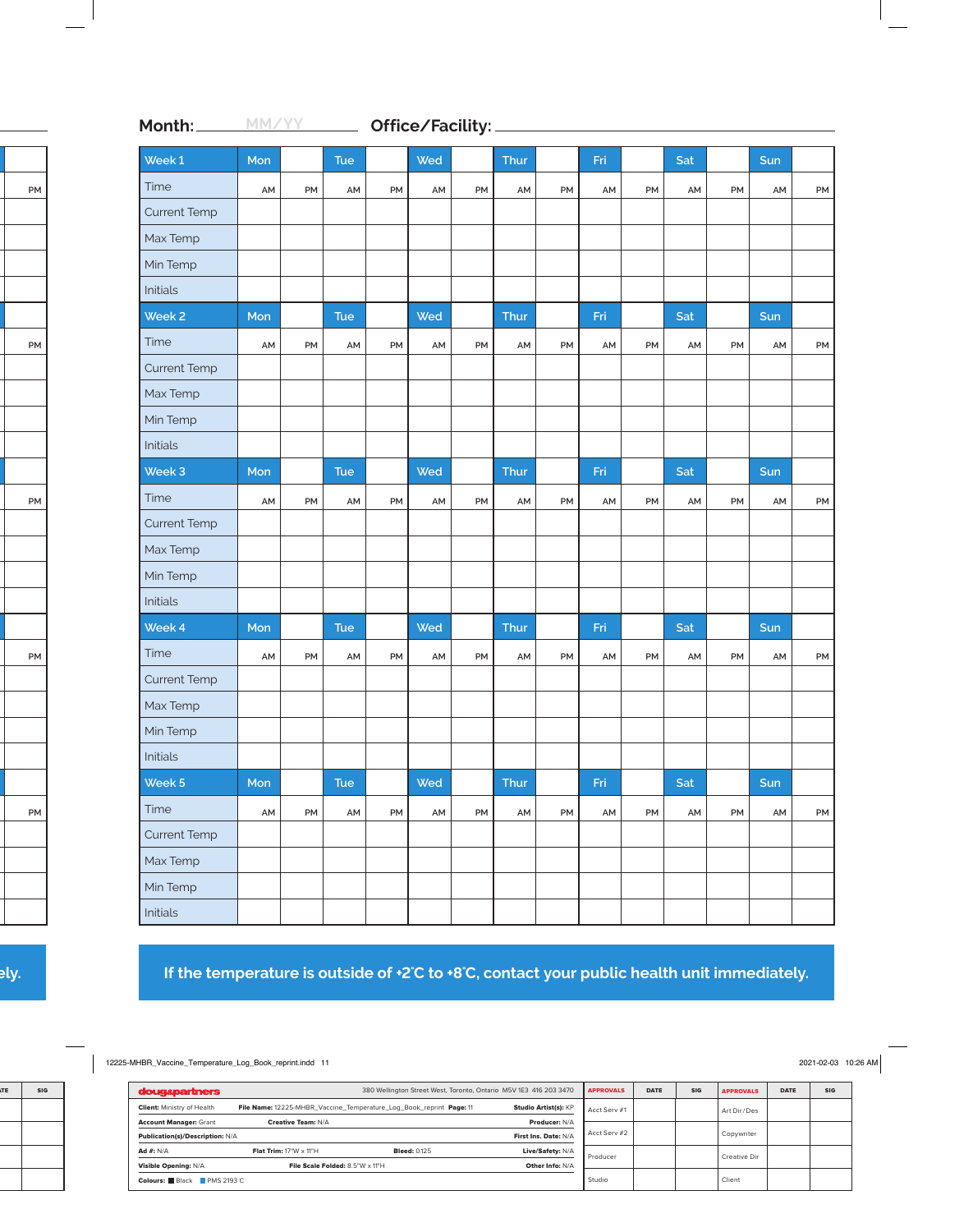| Week 1              | Mon |    | <b>Tue</b> |    | Wed |           | Thur |    | Fri |    | Sat |    | Sun |    |
|---------------------|-----|----|------------|----|-----|-----------|------|----|-----|----|-----|----|-----|----|
| Time                | AM  | PM | AM         | PM | AM  | PM        | AM   | PM | AM  | PM | AM  | PM | AM  | PM |
| <b>Current Temp</b> |     |    |            |    |     |           |      |    |     |    |     |    |     |    |
| Max Temp            |     |    |            |    |     |           |      |    |     |    |     |    |     |    |
| Min Temp            |     |    |            |    |     |           |      |    |     |    |     |    |     |    |
| Initials            |     |    |            |    |     |           |      |    |     |    |     |    |     |    |
| Week <sub>2</sub>   | Mon |    | <b>Tue</b> |    | Wed |           | Thur |    | Fri |    | Sat |    | Sun |    |
| Time                | AM  | PM | AM         | PM | AM  | PM        | AM   | PM | AM  | PM | AM  | PM | AM  | PM |
| <b>Current Temp</b> |     |    |            |    |     |           |      |    |     |    |     |    |     |    |
| Max Temp            |     |    |            |    |     |           |      |    |     |    |     |    |     |    |
| Min Temp            |     |    |            |    |     |           |      |    |     |    |     |    |     |    |
| Initials            |     |    |            |    |     |           |      |    |     |    |     |    |     |    |
| Week 3              | Mon |    | Tue        |    | Wed |           | Thur |    | Fri |    | Sat |    | Sun |    |
| Time                | AM  | PM | AM         | PM | AM  | PM        | AM   | PM | AM  | PM | AM  | PM | AM  | PM |
| <b>Current Temp</b> |     |    |            |    |     |           |      |    |     |    |     |    |     |    |
| Max Temp            |     |    |            |    |     |           |      |    |     |    |     |    |     |    |
| Min Temp            |     |    |            |    |     |           |      |    |     |    |     |    |     |    |
| Initials            |     |    |            |    |     |           |      |    |     |    |     |    |     |    |
| Week 4              | Mon |    | <b>Tue</b> |    | Wed |           | Thur |    | Fri |    | Sat |    | Sun |    |
| Time                | AM  | PM | AM         | PM | AM  | <b>PM</b> | AM   | PM | AM  | PM | AM  | PM | AM  | PM |
| <b>Current Temp</b> |     |    |            |    |     |           |      |    |     |    |     |    |     |    |
| Max Temp            |     |    |            |    |     |           |      |    |     |    |     |    |     |    |
| Min Temp            |     |    |            |    |     |           |      |    |     |    |     |    |     |    |
| Initials            |     |    |            |    |     |           |      |    |     |    |     |    |     |    |
| Week 5              | Mon |    | Tue        |    | Wed |           | Thur |    | Fri |    | Sat |    | Sun |    |
| Time                | AM  | PM | AM         | PM | AM  | PM        | AM   | PM | AM  | PM | AM  | PM | AM  | PM |
| <b>Current Temp</b> |     |    |            |    |     |           |      |    |     |    |     |    |     |    |
| Max Temp            |     |    |            |    |     |           |      |    |     |    |     |    |     |    |
| Min Temp            |     |    |            |    |     |           |      |    |     |    |     |    |     |    |
| Initials            |     |    |            |    |     |           |      |    |     |    |     |    |     |    |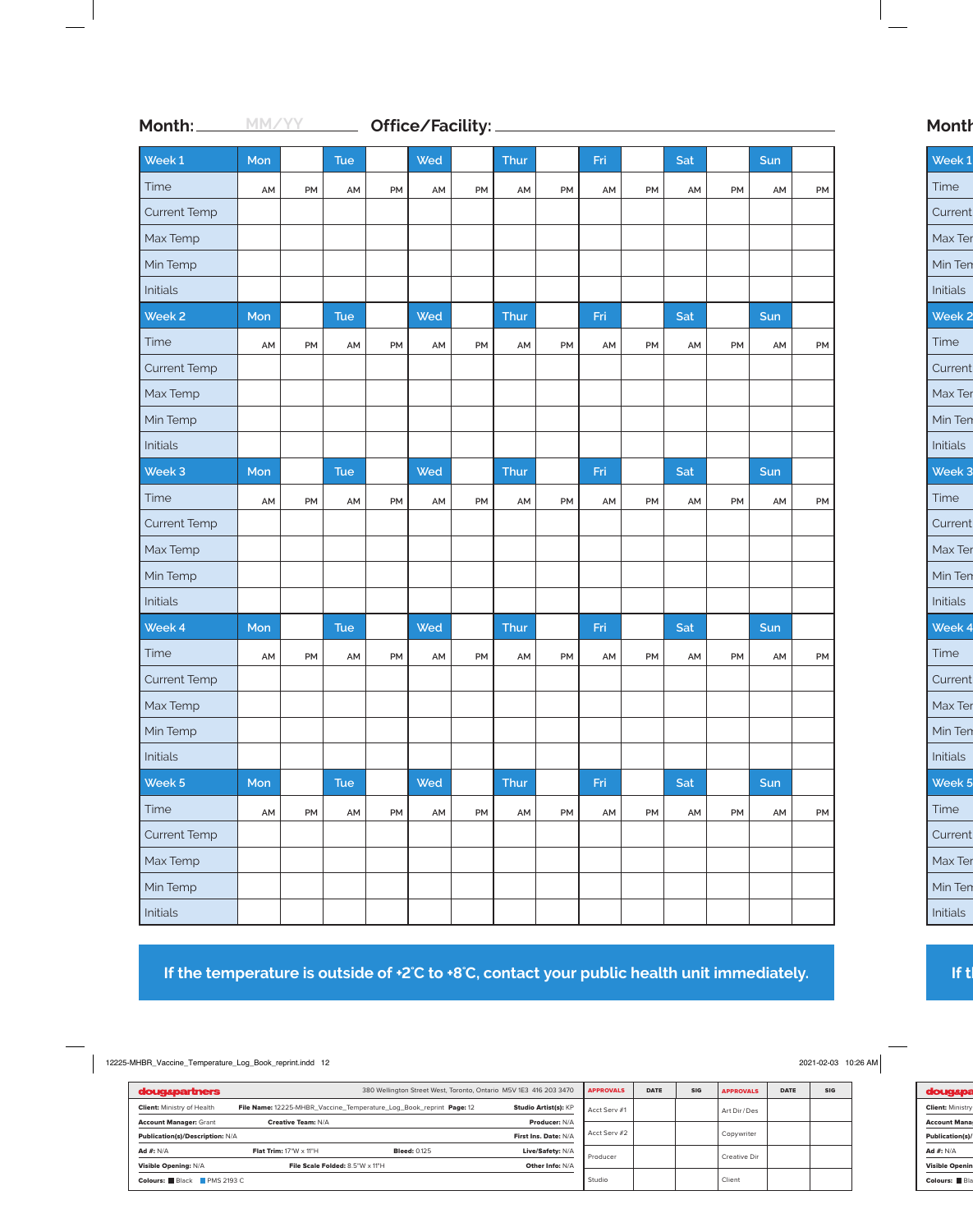| Week 1              | Mon |    | <b>Tue</b>    |    | Wed |    | Thur |    | Fri |    | Sat |    | Sun |    |
|---------------------|-----|----|---------------|----|-----|----|------|----|-----|----|-----|----|-----|----|
| Time                | AM  | PM | AM            | PM | AM  | PM | AM   | PM | AM  | PM | AM  | PM | AM  | PM |
| <b>Current Temp</b> |     |    |               |    |     |    |      |    |     |    |     |    |     |    |
| Max Temp            |     |    |               |    |     |    |      |    |     |    |     |    |     |    |
| Min Temp            |     |    |               |    |     |    |      |    |     |    |     |    |     |    |
| Initials            |     |    |               |    |     |    |      |    |     |    |     |    |     |    |
| Week <sub>2</sub>   | Mon |    | <b>Tue</b>    |    | Wed |    | Thur |    | Fri |    | Sat |    | Sun |    |
| Time                | AM  | PM | AM            | PM | AM  | PM | AM   | PM | AM  | PM | AM  | PM | AM  | PM |
| <b>Current Temp</b> |     |    |               |    |     |    |      |    |     |    |     |    |     |    |
| Max Temp            |     |    |               |    |     |    |      |    |     |    |     |    |     |    |
| Min Temp            |     |    |               |    |     |    |      |    |     |    |     |    |     |    |
| Initials            |     |    |               |    |     |    |      |    |     |    |     |    |     |    |
| Week 3              | Mon |    | <b>Tue</b>    |    | Wed |    | Thur |    | Fri |    | Sat |    | Sun |    |
| Time                | AM  | PM | AM            | PM | AM  | PM | AM   | PM | AM  | PM | AM  | PM | AM  | PM |
| <b>Current Temp</b> |     |    |               |    |     |    |      |    |     |    |     |    |     |    |
| Max Temp            |     |    |               |    |     |    |      |    |     |    |     |    |     |    |
| Min Temp            |     |    |               |    |     |    |      |    |     |    |     |    |     |    |
| Initials            |     |    |               |    |     |    |      |    |     |    |     |    |     |    |
| Week 4              | Mon |    | Tue           |    | Wed |    | Thur |    | Fri |    | Sat |    | Sun |    |
| Time                | AM  | PM | AM            | PM | AM  | PM | AM   | PM | AM  | PM | AM  | PM | AM  | PM |
| <b>Current Temp</b> |     |    |               |    |     |    |      |    |     |    |     |    |     |    |
| Max Temp            |     |    |               |    |     |    |      |    |     |    |     |    |     |    |
| Min Temp            |     |    |               |    |     |    |      |    |     |    |     |    |     |    |
| Initials            |     |    |               |    |     |    |      |    |     |    |     |    |     |    |
| Week 5              | Mon |    | Tue           |    | Wed |    | Thur |    | Fri |    | Sat |    | Sun |    |
| Time                | AM  | PM | $\mathsf{AM}$ | PM | AM  | PM | AM   | PM | AM  | PM | AM  | PM | AM  | PM |
| <b>Current Temp</b> |     |    |               |    |     |    |      |    |     |    |     |    |     |    |
| Max Temp            |     |    |               |    |     |    |      |    |     |    |     |    |     |    |
| Min Temp            |     |    |               |    |     |    |      |    |     |    |     |    |     |    |
| Initials            |     |    |               |    |     |    |      |    |     |    |     |    |     |    |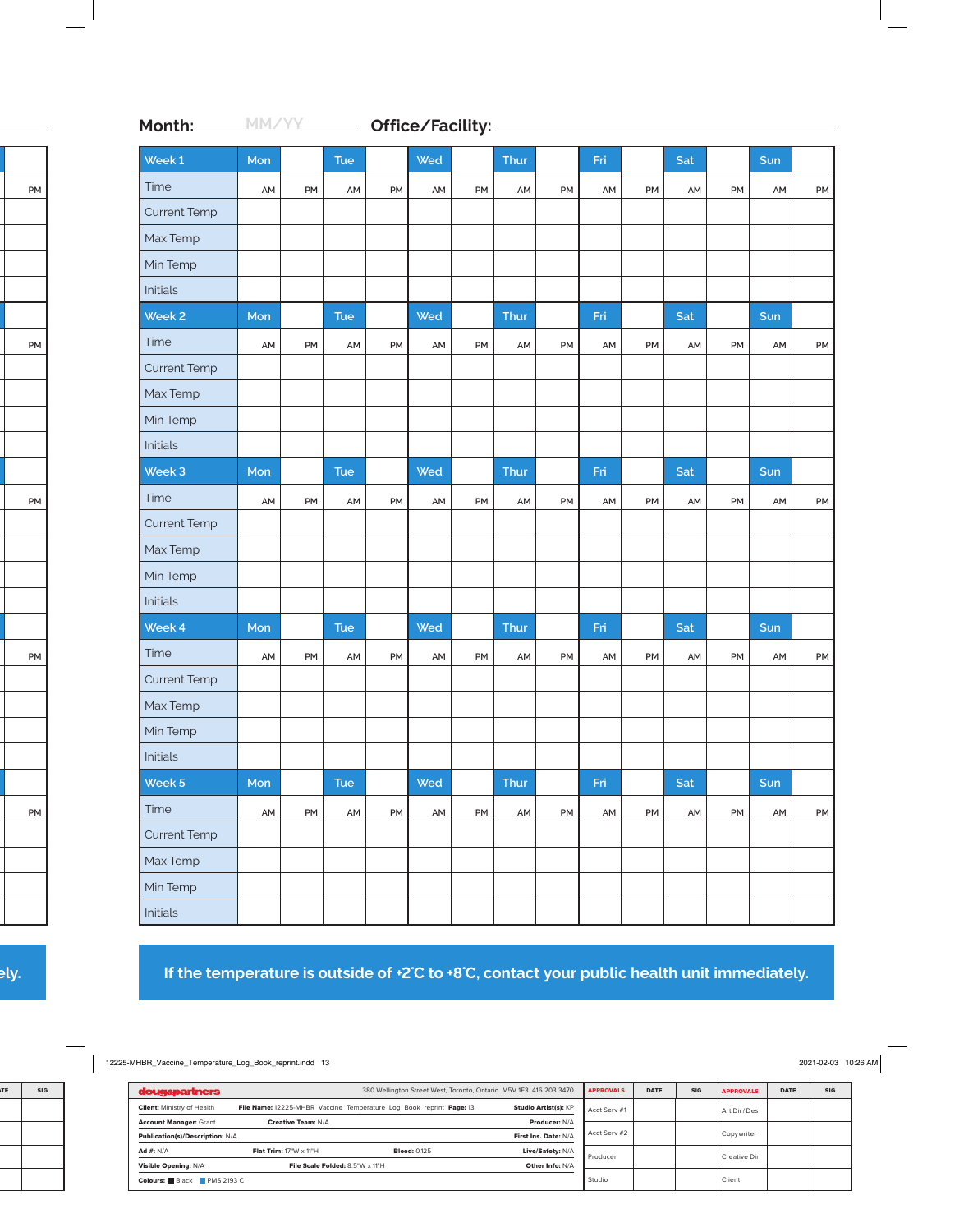| Week 1              | Mon |    | <b>Tue</b> |    | Wed |    | Thur |    | Fri |    | Sat |    | Sun |    |
|---------------------|-----|----|------------|----|-----|----|------|----|-----|----|-----|----|-----|----|
| Time                | AM  | PM | AM         | PM | AM  | PM | AM   | PM | AM  | PM | AM  | PM | AM  | PM |
| <b>Current Temp</b> |     |    |            |    |     |    |      |    |     |    |     |    |     |    |
| Max Temp            |     |    |            |    |     |    |      |    |     |    |     |    |     |    |
| Min Temp            |     |    |            |    |     |    |      |    |     |    |     |    |     |    |
| Initials            |     |    |            |    |     |    |      |    |     |    |     |    |     |    |
| Week <sub>2</sub>   | Mon |    | <b>Tue</b> |    | Wed |    | Thur |    | Fri |    | Sat |    | Sun |    |
| Time                | AM  | PM | AM         | PM | AM  | PM | AM   | PM | AM  | PM | AM  | PM | AM  | PM |
| <b>Current Temp</b> |     |    |            |    |     |    |      |    |     |    |     |    |     |    |
| Max Temp            |     |    |            |    |     |    |      |    |     |    |     |    |     |    |
| Min Temp            |     |    |            |    |     |    |      |    |     |    |     |    |     |    |
| Initials            |     |    |            |    |     |    |      |    |     |    |     |    |     |    |
| Week 3              | Mon |    | <b>Tue</b> |    | Wed |    | Thur |    | Fri |    | Sat |    | Sun |    |
| Time                | AM  | PM | AM         | PM | AM  | PM | AM   | PM | AM  | PM | AM  | PM | AM  | PM |
| <b>Current Temp</b> |     |    |            |    |     |    |      |    |     |    |     |    |     |    |
| Max Temp            |     |    |            |    |     |    |      |    |     |    |     |    |     |    |
| Min Temp            |     |    |            |    |     |    |      |    |     |    |     |    |     |    |
| Initials            |     |    |            |    |     |    |      |    |     |    |     |    |     |    |
| Week 4              | Mon |    | <b>Tue</b> |    | Wed |    | Thur |    | Fri |    | Sat |    | Sun |    |
| Time                | AM  | PM | AM         | PM | AM  | PM | AM   | PM | AM  | PM | AM  | PM | AM  | PM |
| <b>Current Temp</b> |     |    |            |    |     |    |      |    |     |    |     |    |     |    |
| Max Temp            |     |    |            |    |     |    |      |    |     |    |     |    |     |    |
| Min Temp            |     |    |            |    |     |    |      |    |     |    |     |    |     |    |
| Initials            |     |    |            |    |     |    |      |    |     |    |     |    |     |    |
| Week 5              | Mon |    | Tue        |    | Wed |    | Thur |    | Fri |    | Sat |    | Sun |    |
| Time                | AM  | PM | AM         | PM | AM  | PM | AM   | PM | AM  | PM | AM  | PM | AM  | PM |
| <b>Current Temp</b> |     |    |            |    |     |    |      |    |     |    |     |    |     |    |
| Max Temp            |     |    |            |    |     |    |      |    |     |    |     |    |     |    |
| Min Temp            |     |    |            |    |     |    |      |    |     |    |     |    |     |    |
| Initials            |     |    |            |    |     |    |      |    |     |    |     |    |     |    |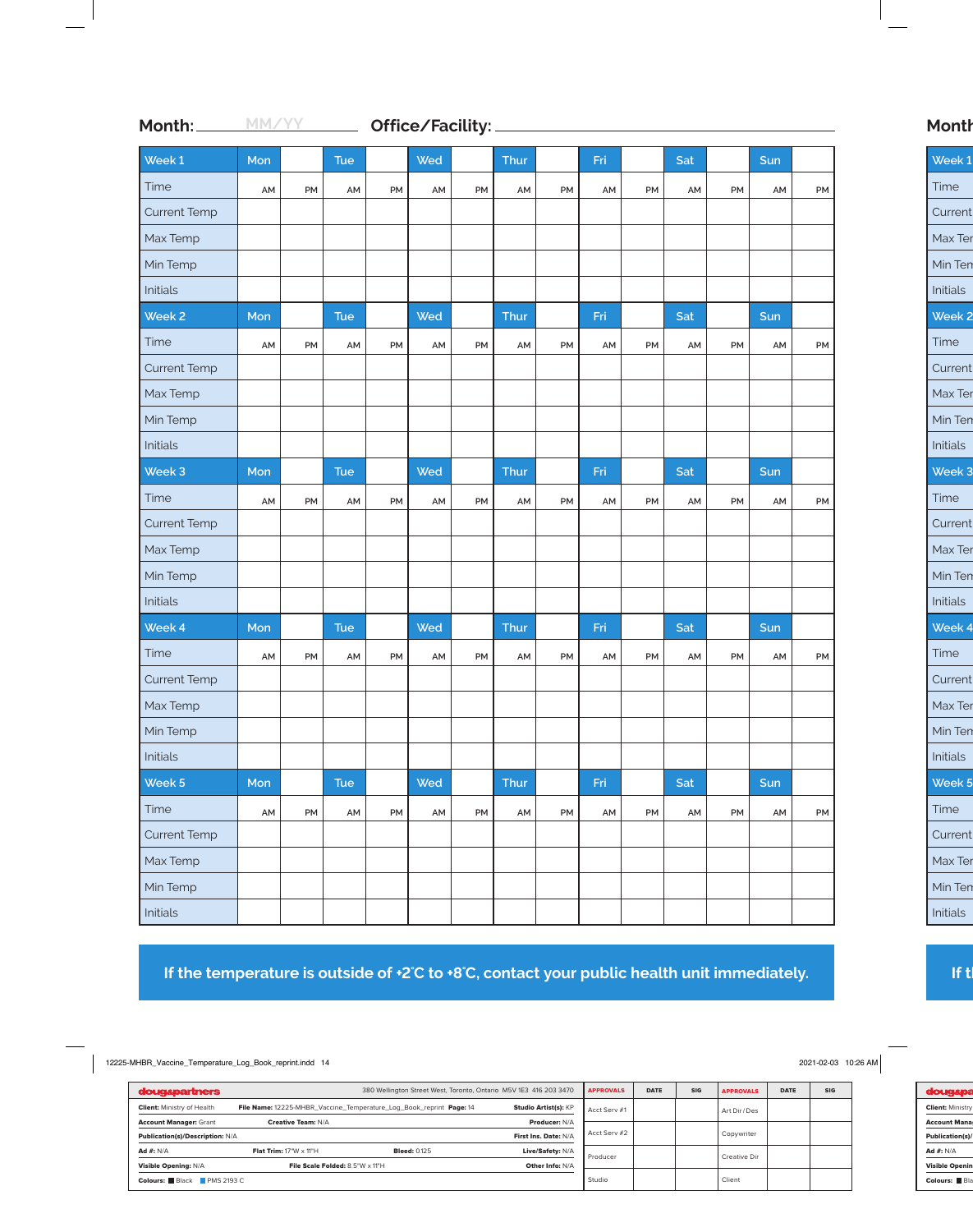| Week 1              | Mon |    | <b>Tue</b>    |    | Wed |    | Thur |    | Fri |    | Sat |    | Sun |    |
|---------------------|-----|----|---------------|----|-----|----|------|----|-----|----|-----|----|-----|----|
| Time                | AM  | PM | AM            | PM | AM  | PM | AM   | PM | AM  | PM | AM  | PM | AM  | PM |
| <b>Current Temp</b> |     |    |               |    |     |    |      |    |     |    |     |    |     |    |
| Max Temp            |     |    |               |    |     |    |      |    |     |    |     |    |     |    |
| Min Temp            |     |    |               |    |     |    |      |    |     |    |     |    |     |    |
| Initials            |     |    |               |    |     |    |      |    |     |    |     |    |     |    |
| Week <sub>2</sub>   | Mon |    | <b>Tue</b>    |    | Wed |    | Thur |    | Fri |    | Sat |    | Sun |    |
| Time                | AM  | PM | AM            | PM | AM  | PM | AM   | PM | AM  | PM | AM  | PM | AM  | PM |
| <b>Current Temp</b> |     |    |               |    |     |    |      |    |     |    |     |    |     |    |
| Max Temp            |     |    |               |    |     |    |      |    |     |    |     |    |     |    |
| Min Temp            |     |    |               |    |     |    |      |    |     |    |     |    |     |    |
| Initials            |     |    |               |    |     |    |      |    |     |    |     |    |     |    |
| Week 3              | Mon |    | <b>Tue</b>    |    | Wed |    | Thur |    | Fri |    | Sat |    | Sun |    |
| Time                | AM  | PM | AM            | PM | AM  | PM | AM   | PM | AM  | PM | AM  | PM | AM  | PM |
| <b>Current Temp</b> |     |    |               |    |     |    |      |    |     |    |     |    |     |    |
| Max Temp            |     |    |               |    |     |    |      |    |     |    |     |    |     |    |
| Min Temp            |     |    |               |    |     |    |      |    |     |    |     |    |     |    |
| Initials            |     |    |               |    |     |    |      |    |     |    |     |    |     |    |
| Week 4              | Mon |    | Tue           |    | Wed |    | Thur |    | Fri |    | Sat |    | Sun |    |
| Time                | AM  | PM | AM            | PM | AM  | PM | AM   | PM | AM  | PM | AM  | PM | AM  | PM |
| <b>Current Temp</b> |     |    |               |    |     |    |      |    |     |    |     |    |     |    |
| Max Temp            |     |    |               |    |     |    |      |    |     |    |     |    |     |    |
| Min Temp            |     |    |               |    |     |    |      |    |     |    |     |    |     |    |
| Initials            |     |    |               |    |     |    |      |    |     |    |     |    |     |    |
| Week 5              | Mon |    | Tue           |    | Wed |    | Thur |    | Fri |    | Sat |    | Sun |    |
| Time                | AM  | PM | $\mathsf{AM}$ | PM | AM  | PM | AM   | PM | AM  | PM | AM  | PM | AM  | PM |
| <b>Current Temp</b> |     |    |               |    |     |    |      |    |     |    |     |    |     |    |
| Max Temp            |     |    |               |    |     |    |      |    |     |    |     |    |     |    |
| Min Temp            |     |    |               |    |     |    |      |    |     |    |     |    |     |    |
| Initials            |     |    |               |    |     |    |      |    |     |    |     |    |     |    |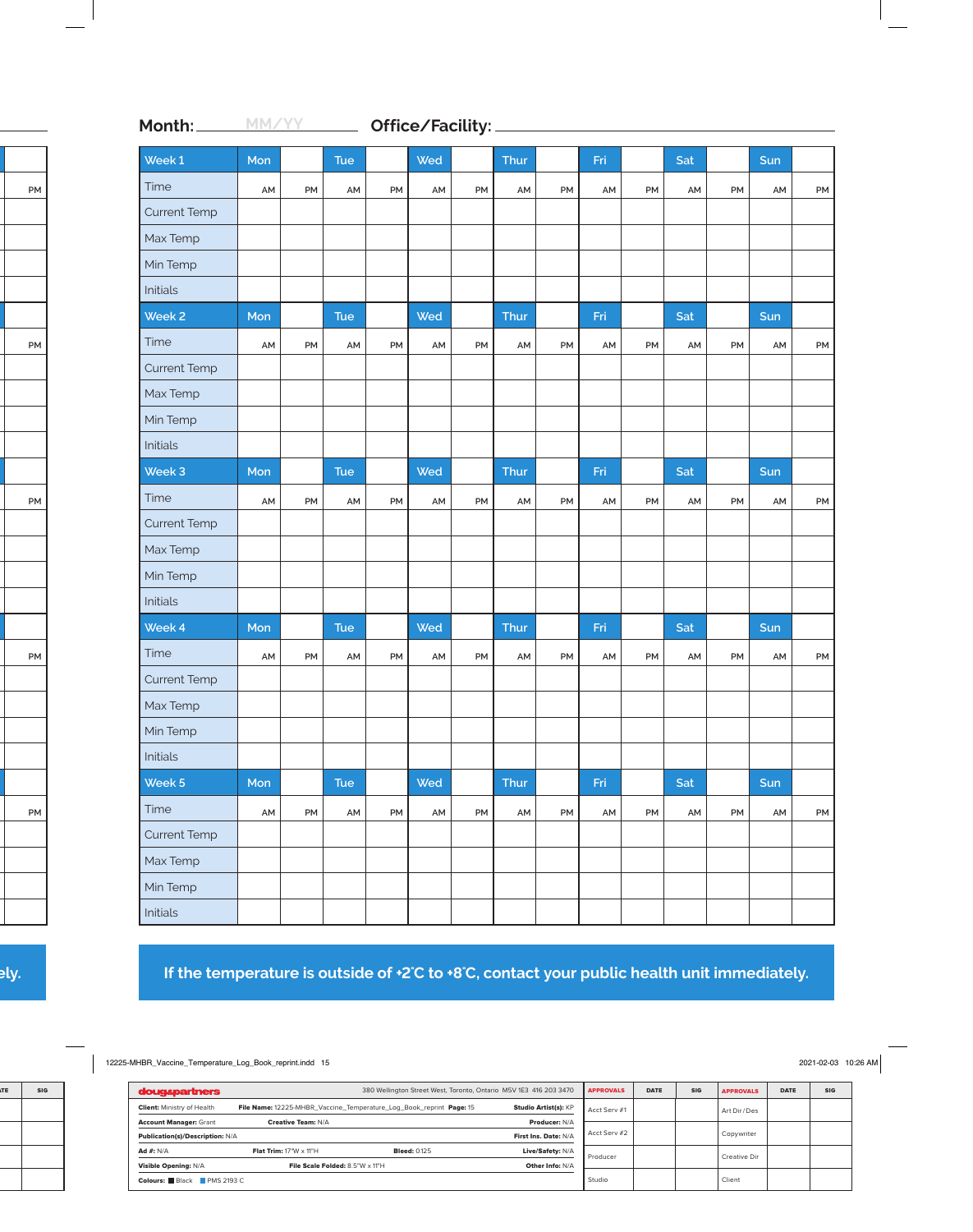| Week 1              | Mon |    | <b>Tue</b> |    | Wed |    | Thur |    | Fri |    | Sat |    | Sun |    |
|---------------------|-----|----|------------|----|-----|----|------|----|-----|----|-----|----|-----|----|
| Time                | AM  | PM | AM         | PM | AM  | PM | AM   | PM | AM  | PM | AM  | PM | AM  | PM |
| <b>Current Temp</b> |     |    |            |    |     |    |      |    |     |    |     |    |     |    |
| Max Temp            |     |    |            |    |     |    |      |    |     |    |     |    |     |    |
| Min Temp            |     |    |            |    |     |    |      |    |     |    |     |    |     |    |
| Initials            |     |    |            |    |     |    |      |    |     |    |     |    |     |    |
| Week <sub>2</sub>   | Mon |    | <b>Tue</b> |    | Wed |    | Thur |    | Fri |    | Sat |    | Sun |    |
| Time                | AM  | PM | AM         | PM | AM  | PM | AM   | PM | AM  | PM | AM  | PM | AM  | PM |
| <b>Current Temp</b> |     |    |            |    |     |    |      |    |     |    |     |    |     |    |
| Max Temp            |     |    |            |    |     |    |      |    |     |    |     |    |     |    |
| Min Temp            |     |    |            |    |     |    |      |    |     |    |     |    |     |    |
| Initials            |     |    |            |    |     |    |      |    |     |    |     |    |     |    |
| Week 3              | Mon |    | Tue        |    | Wed |    | Thur |    | Fri |    | Sat |    | Sun |    |
| Time                | AM  | PM | AM         | PM | AM  | PM | AM   | PM | AM  | PM | AM  | PM | AM  | PM |
| <b>Current Temp</b> |     |    |            |    |     |    |      |    |     |    |     |    |     |    |
| Max Temp            |     |    |            |    |     |    |      |    |     |    |     |    |     |    |
| Min Temp            |     |    |            |    |     |    |      |    |     |    |     |    |     |    |
| Initials            |     |    |            |    |     |    |      |    |     |    |     |    |     |    |
| Week 4              | Mon |    | <b>Tue</b> |    | Wed |    | Thur |    | Fri |    | Sat |    | Sun |    |
| Time                | AM  | PM | AM         | PM | AM  | PM | AM   | PM | AM  | PM | AM  | PM | AM  | PM |
| <b>Current Temp</b> |     |    |            |    |     |    |      |    |     |    |     |    |     |    |
| Max Temp            |     |    |            |    |     |    |      |    |     |    |     |    |     |    |
| Min Temp            |     |    |            |    |     |    |      |    |     |    |     |    |     |    |
| Initials            |     |    |            |    |     |    |      |    |     |    |     |    |     |    |
| Week 5              | Mon |    | Tue        |    | Wed |    | Thur |    | Fri |    | Sat |    | Sun |    |
| Time                | AM  | PM | AM         | PM | AM  | PM | AM   | PM | AM  | PM | AM  | PM | AM  | PM |
| <b>Current Temp</b> |     |    |            |    |     |    |      |    |     |    |     |    |     |    |
| Max Temp            |     |    |            |    |     |    |      |    |     |    |     |    |     |    |
| Min Temp            |     |    |            |    |     |    |      |    |     |    |     |    |     |    |
| Initials            |     |    |            |    |     |    |      |    |     |    |     |    |     |    |

**If the temperature is outside of +2˚C to +8˚C, contact your public health unit immediately.**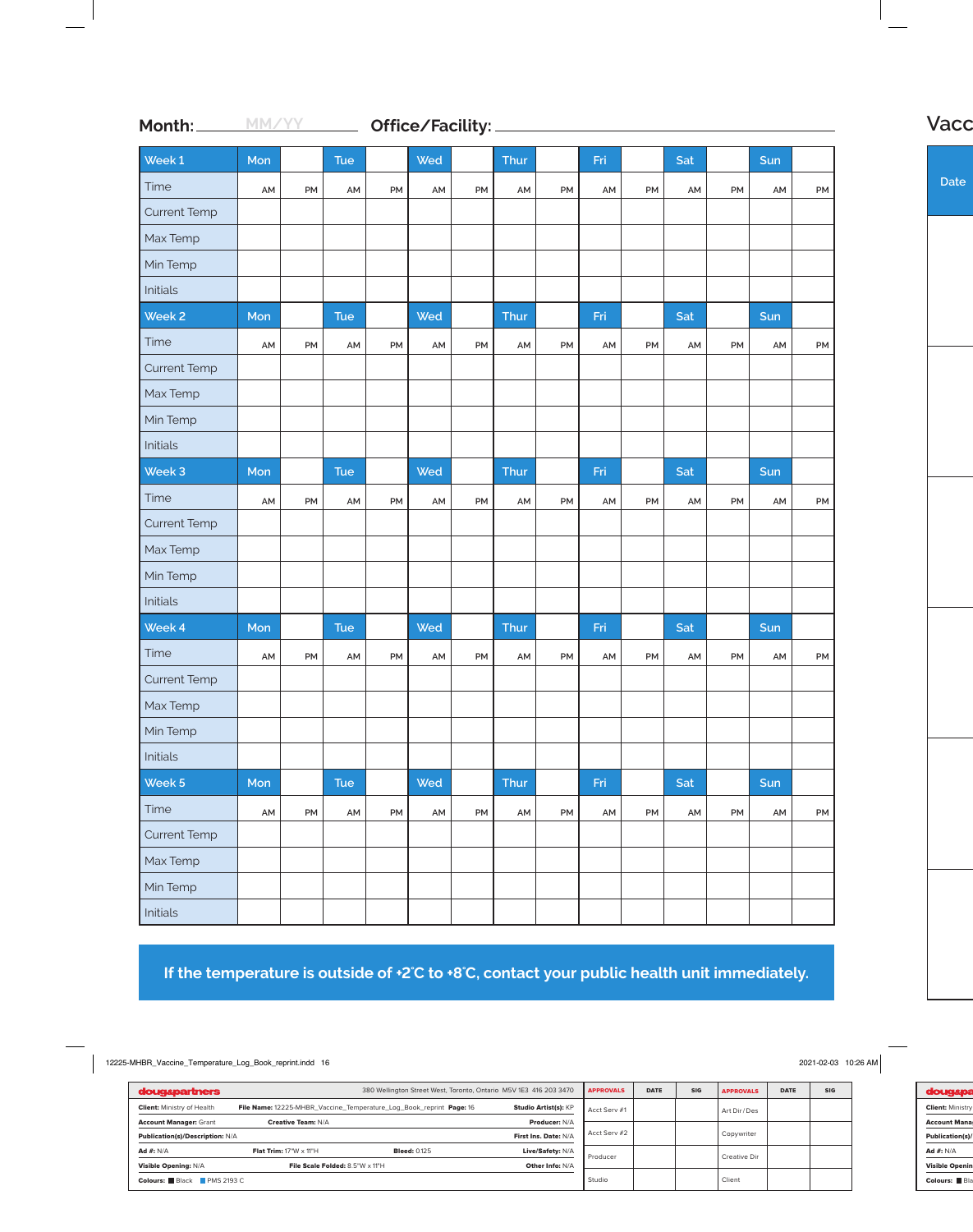# **Vaccine Storage Troubleshooting Record**

| Date | Time | Temperature<br>at Time of<br>Discovery | Problem | <b>Action Taken</b><br>(If applicable, indicate<br>name of health unit staff<br>who provided assistance) | Results | Initials |
|------|------|----------------------------------------|---------|----------------------------------------------------------------------------------------------------------|---------|----------|
|      |      |                                        |         |                                                                                                          |         |          |
|      |      |                                        |         |                                                                                                          |         |          |
|      |      |                                        |         |                                                                                                          |         |          |
|      |      |                                        |         |                                                                                                          |         |          |
|      |      |                                        |         |                                                                                                          |         |          |
|      |      |                                        |         |                                                                                                          |         |          |
|      |      |                                        |         |                                                                                                          |         |          |
|      |      |                                        |         |                                                                                                          |         |          |
|      |      |                                        |         |                                                                                                          |         |          |
|      |      |                                        |         |                                                                                                          |         |          |
|      |      |                                        |         |                                                                                                          |         |          |
|      |      |                                        |         |                                                                                                          |         |          |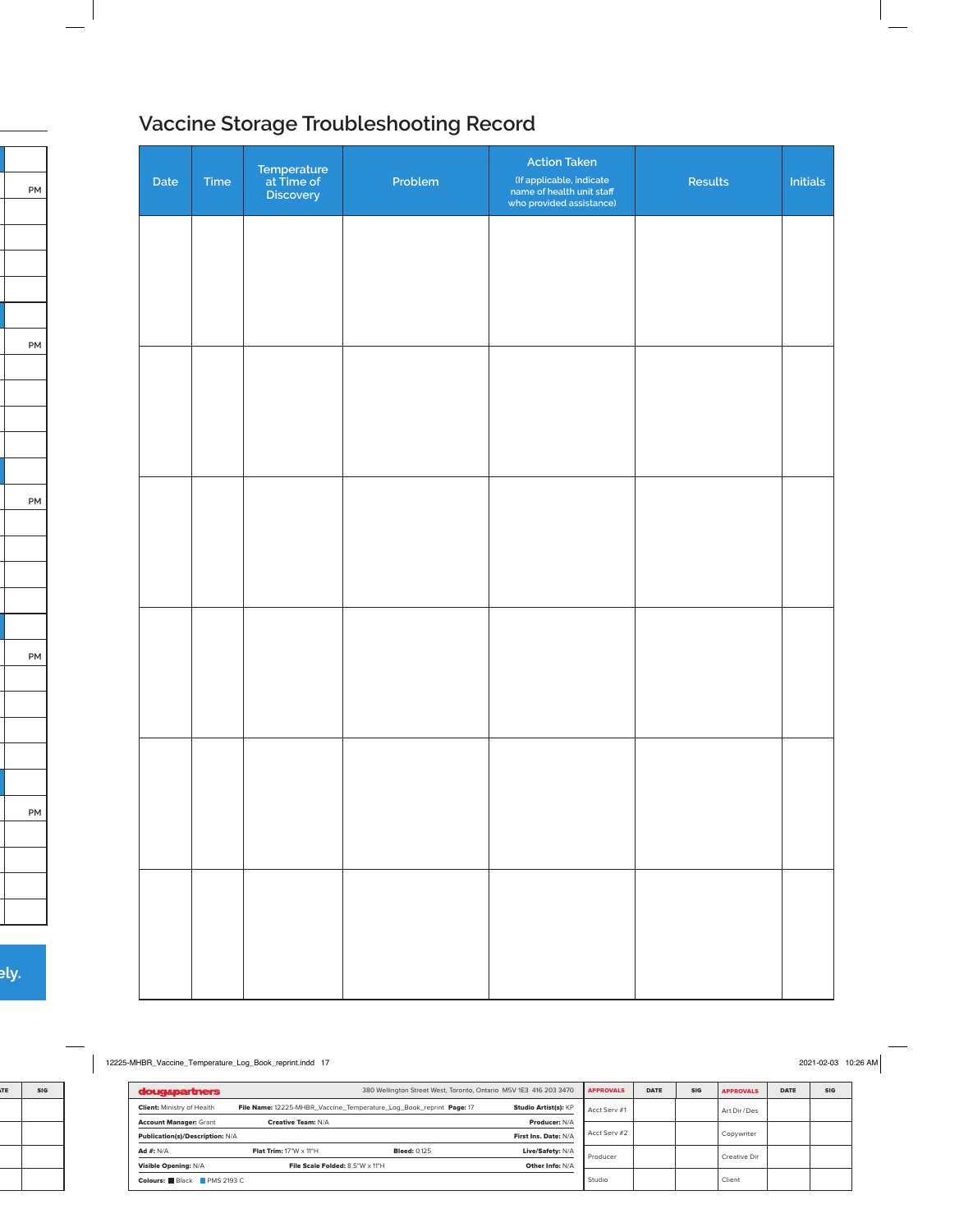# **Vaccine Storage Troubleshooting Record Vaccine Storage Troubleshooting Record**

| Date | Time | Temperature<br>at Time of<br>Discovery | Problem | <b>Action Taken</b><br>(If applicable, indicate<br>name of health unit staff<br>who provided assistance) | Results | <b>Initials</b> |
|------|------|----------------------------------------|---------|----------------------------------------------------------------------------------------------------------|---------|-----------------|
|      |      |                                        |         |                                                                                                          |         |                 |
|      |      |                                        |         |                                                                                                          |         |                 |
|      |      |                                        |         |                                                                                                          |         |                 |
|      |      |                                        |         |                                                                                                          |         |                 |
|      |      |                                        |         |                                                                                                          |         |                 |
|      |      |                                        |         |                                                                                                          |         |                 |
|      |      |                                        |         |                                                                                                          |         |                 |
|      |      |                                        |         |                                                                                                          |         |                 |
|      |      |                                        |         |                                                                                                          |         |                 |
|      |      |                                        |         |                                                                                                          |         |                 |
|      |      |                                        |         |                                                                                                          |         |                 |
|      |      |                                        |         |                                                                                                          |         |                 |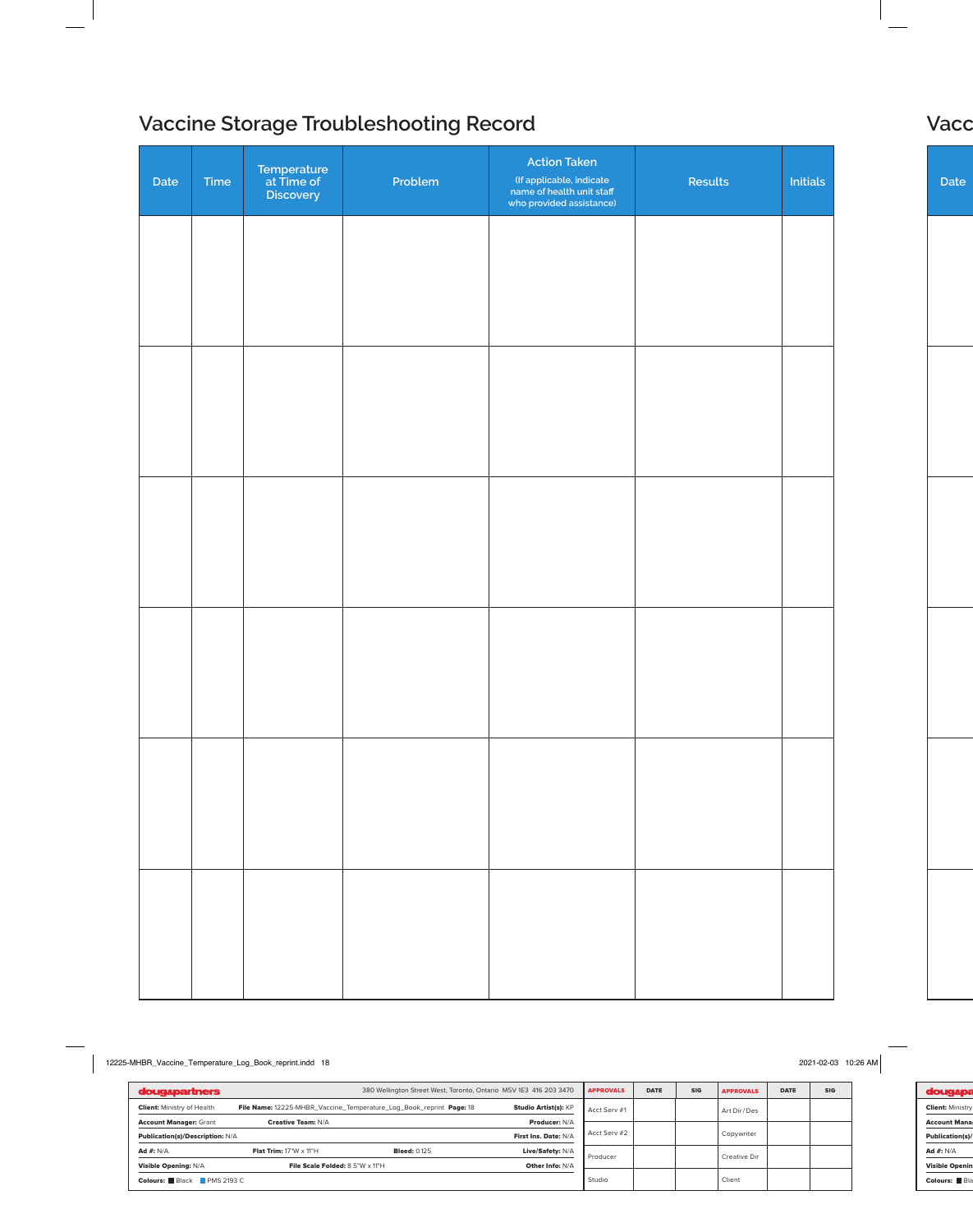# **Vaccine Storage Troubleshooting Record Vaccine Storage Troubleshooting Record**

| Date | Time | Temperature<br>at Time of<br>Discovery | Problem | <b>Action Taken</b><br>(If applicable, indicate<br>name of health unit staff<br>who provided assistance) | Results | Initials |
|------|------|----------------------------------------|---------|----------------------------------------------------------------------------------------------------------|---------|----------|
|      |      |                                        |         |                                                                                                          |         |          |
|      |      |                                        |         |                                                                                                          |         |          |
|      |      |                                        |         |                                                                                                          |         |          |
|      |      |                                        |         |                                                                                                          |         |          |
|      |      |                                        |         |                                                                                                          |         |          |
|      |      |                                        |         |                                                                                                          |         |          |
|      |      |                                        |         |                                                                                                          |         |          |
|      |      |                                        |         |                                                                                                          |         |          |
|      |      |                                        |         |                                                                                                          |         |          |
|      |      |                                        |         |                                                                                                          |         |          |
|      |      |                                        |         |                                                                                                          |         |          |
|      |      |                                        |         |                                                                                                          |         |          |